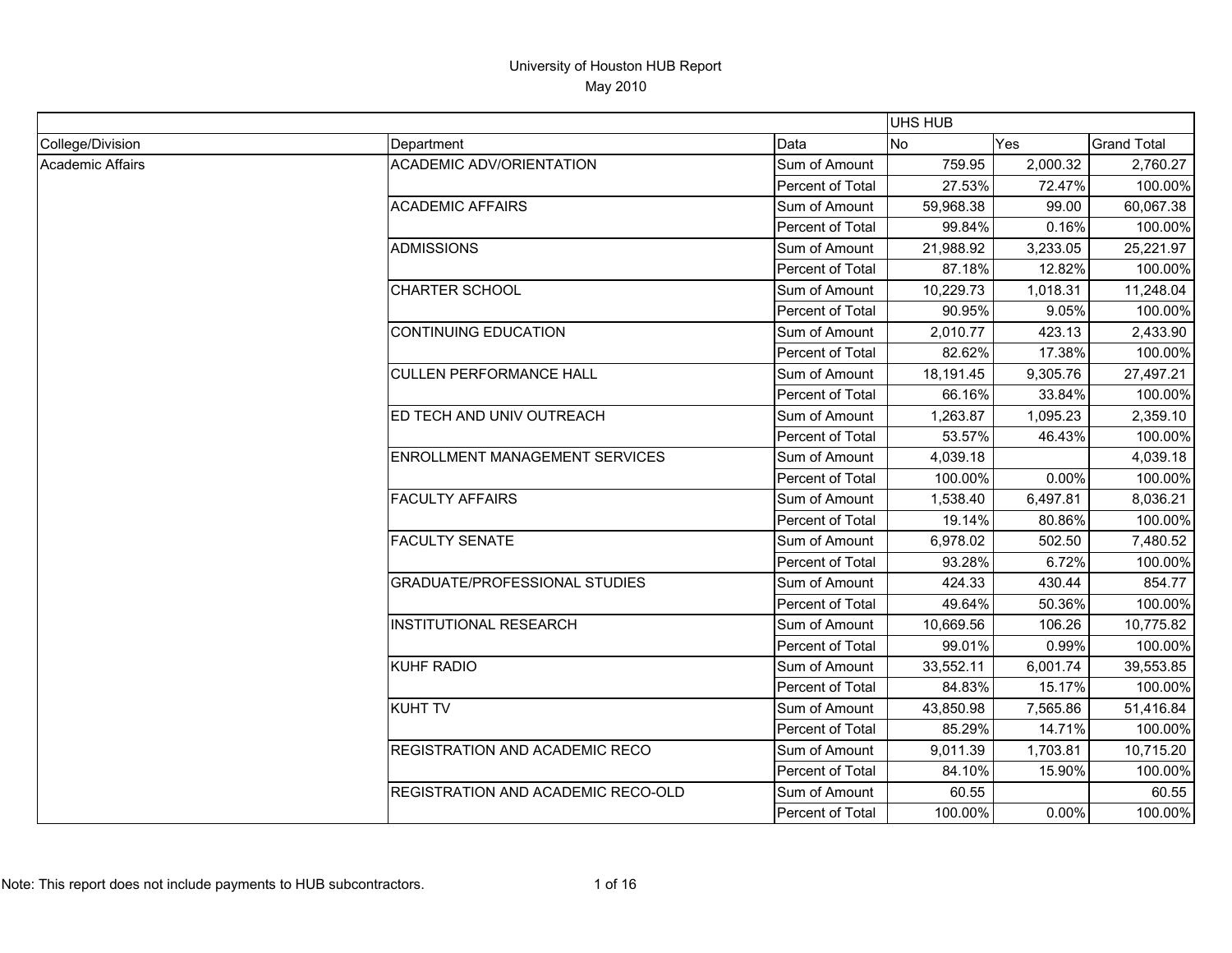|                                   |                                       |                  | <b>UHS HUB</b> |            |                    |
|-----------------------------------|---------------------------------------|------------------|----------------|------------|--------------------|
| College/Division                  | Department                            | Data             | <b>No</b>      | Yes        | <b>Grand Total</b> |
| Academic Affairs                  | <b>SCHOLARSHIPS AND FINANCIAL AID</b> | Sum of Amount    | 24.00          |            | 24.00              |
|                                   |                                       | Percent of Total | 100.00%        | 0.00%      | 100.00%            |
|                                   | UH WELCOME CENTER                     | Sum of Amount    | 42,571.85      |            | 42,571.85          |
|                                   |                                       | Percent of Total | 100.00%        | 0.00%      | 100.00%            |
|                                   | UNDERGRADUATE STUDIES                 | Sum of Amount    | 6,637.30       | 1,026.83   | 7,664.13           |
|                                   |                                       | Percent of Total | 86.60%         | 13.40%     | 100.00%            |
| Academic Affairs Sum of Amount    |                                       |                  | 273,770.74     | 41,010.05  | 314,780.79         |
| Academic Affairs Percent of Total |                                       |                  | 86.97%         | 13.03%     | 100.00%            |
| Administration and Finance        | <b>ADMINISTRATION &amp; FINANCE</b>   | Sum of Amount    | (1,908.42)     | 65.53      | (1,842.89)         |
|                                   |                                       | Percent of Total | 103.56%        | $-3.56%$   | 100.00%            |
|                                   | <b>AUXILIARY SERVICES OPERATIONS</b>  | Sum of Amount    | 7,817.32       | 10,753.54  | 18,570.86          |
|                                   |                                       | Percent of Total | 42.09%         | 57.91%     | 100.00%            |
|                                   | <b>BUDGET</b>                         | Sum of Amount    | 197.55         |            | 197.55             |
|                                   |                                       | Percent of Total | 100.00%        | 0.00%      | 100.00%            |
|                                   | <b>BUSINESS SERVICES</b>              | Sum of Amount    | 101.49         | 815.25     | 916.74             |
|                                   |                                       | Percent of Total | 11.07%         | 88.93%     | 100.00%            |
|                                   | <b>BUSINESS SERVICES OPERATIONS</b>   | Sum of Amount    | 2,961.50       | 1,344.17   | 4,305.67           |
|                                   |                                       | Percent of Total | 68.78%         | 31.22%     | 100.00%            |
|                                   | COMPUTING & TELECOM SERVICES          | Sum of Amount    | 683.88         |            | 683.88             |
|                                   |                                       | Percent of Total | 100.00%        | 0.00%      | 100.00%            |
|                                   | <b>ENTERPRISE SYSTEMS</b>             | Sum of Amount    | 278,398.71     | 69,646.87  | 348,045.58         |
|                                   |                                       | Percent of Total | 79.99%         | 20.01%     | 100.00%            |
|                                   | <b>ENVIRONMENTAL HEALTH RISK MGMT</b> | Sum of Amount    | 5,717.81       | 512.98     | 6,230.79           |
|                                   |                                       | Percent of Total | 91.77%         | 8.23%      | 100.00%            |
|                                   | <b>FACILITIES</b>                     | Sum of Amount    |                | 610.65     | 610.65             |
|                                   |                                       | Percent of Total | 0.00%          | 100.00%    | 100.00%            |
|                                   | <b>FACILITIES &amp; PLANNING</b>      | Sum of Amount    | 8,056,783.64   | 654,443.46 | 8,711,227.10       |
|                                   |                                       | Percent of Total | 92.49%         | 7.51%      | 100.00%            |
|                                   | <b>FACILITIES MAINTENANCE ADMIN</b>   | Sum of Amount    |                | 2,116.00   | 2,116.00           |
|                                   |                                       | Percent of Total | 0.00%          | 100.00%    | 100.00%            |
|                                   | <b>FINANCE</b>                        | Sum of Amount    | 20,518.98      | 1,825.63   | 22,344.61          |
|                                   |                                       | Percent of Total | 91.83%         | 8.17%      | 100.00%            |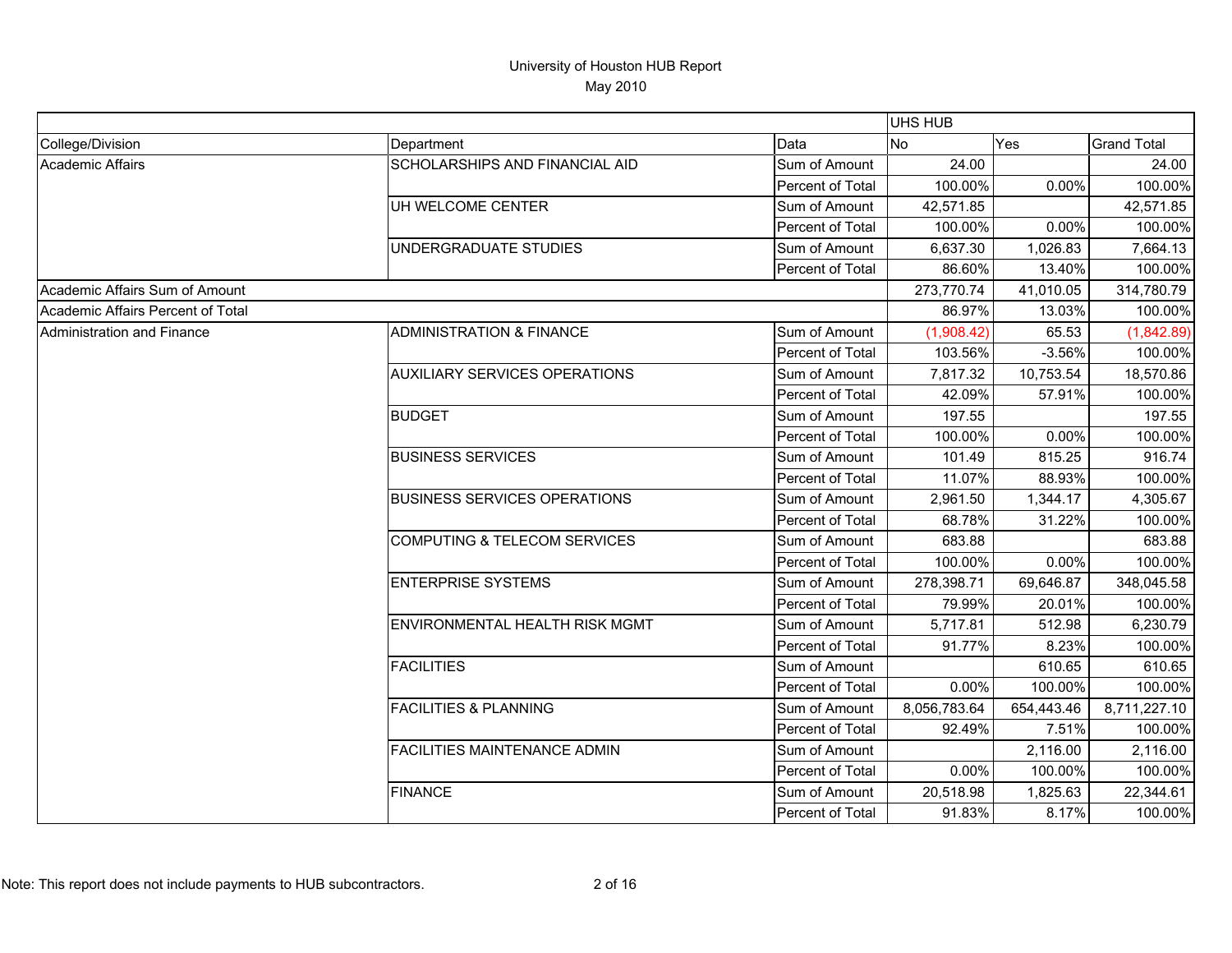|                            |                                         |                  | <b>UHS HUB</b> |            |                    |
|----------------------------|-----------------------------------------|------------------|----------------|------------|--------------------|
| College/Division           | Department                              | Data             | <b>No</b>      | Yes        | <b>Grand Total</b> |
| Administration and Finance | <b>FINANCE &amp; OPERATIONS</b>         | Sum of Amount    | (54.22)        |            | (54.22)            |
|                            |                                         | Percent of Total | 100.00%        | 0.00%      | 100.00%            |
|                            | <b>FINANCIAL REPORTING</b>              | Sum of Amount    | 105.55         |            | 105.55             |
|                            |                                         | Percent of Total | 100.00%        | 0.00%      | 100.00%            |
|                            | HIGH PERFORMANCE COMPUTING AND NETWORKS | Sum of Amount    | 8.32           | 4,012.78   | 4,021.10           |
|                            |                                         | Percent of Total | 0.21%          | 99.79%     | 100.00%            |
|                            | <b>HUMAN RESOURCES</b>                  | Sum of Amount    | 1,210.12       | 1,674.75   | 2,884.87           |
|                            |                                         | Percent of Total | 41.95%         | 58.05%     | 100.00%            |
|                            | <b>INFORMATION TECHNOLOGY</b>           | Sum of Amount    | 5,603.92       | 4,580.38   | 10,184.30          |
|                            |                                         | Percent of Total | 55.03%         | 44.97%     | 100.00%            |
|                            | <b>INST - BUSINESS SERVICES</b>         | Sum of Amount    | 2,968,276.15   |            | 2,968,276.15       |
|                            |                                         | Percent of Total | 100.00%        | 0.00%      | 100.00%            |
|                            | <b>IT SECURITY</b>                      | Sum of Amount    |                | 1,874.48   | 1,874.48           |
|                            |                                         | Percent of Total | 0.00%          | 100.00%    | 100.00%            |
|                            | ONE CARD PROGRAM                        | Sum of Amount    | 2,549.57       | 703.77     | 3,253.34           |
|                            |                                         | Percent of Total | 78.37%         | 21.63%     | 100.00%            |
|                            | PARKING & TRANSPORTATION OPERATIONS     | Sum of Amount    | 226,563.66     | 856.45     | 227,420.11         |
|                            |                                         | Percent of Total | 99.62%         | 0.38%      | 100.00%            |
|                            | PHY PLANT-ADMINISTRATION                | Sum of Amount    | 60,876.34      | 117,509.34 | 178,385.68         |
|                            |                                         | Percent of Total | 34.13%         | 65.87%     | 100.00%            |
|                            | PHY PLANT-AUTOMOTIVE                    | Sum of Amount    | 17,098.12      | 4,168.82   | 21,266.94          |
|                            |                                         | Percent of Total | 80.40%         | 19.60%     | 100.00%            |
|                            | PHY PLANT-BLDG MAINT                    | Sum of Amount    | 19,818.00      | 18,387.91  | 38,205.91          |
|                            |                                         | Percent of Total | 51.87%         | 48.13%     | 100.00%            |
|                            | PHY PLANT-CUSTODIAL SVCS                | Sum of Amount    | 11,170.53      |            | 11,170.53          |
|                            |                                         | Percent of Total | 100.00%        | 0.00%      | 100.00%            |
|                            | PHY PLANT-GROUNDS MAINT                 | Sum of Amount    | 8,150.30       |            | 8,150.30           |
|                            |                                         | Percent of Total | 100.00%        | 0.00%      | 100.00%            |
|                            | PHY PLANT-SOLID WASTE                   | Sum of Amount    | 11,488.80      |            | 11,488.80          |
|                            |                                         | Percent of Total | 100.00%        | 0.00%      | 100.00%            |
|                            | PHY PLANT-UTILITIES                     | Sum of Amount    | 31,068.67      | 8,247.67   | 39,316.34          |
|                            |                                         | Percent of Total | 79.02%         | 20.98%     | 100.00%            |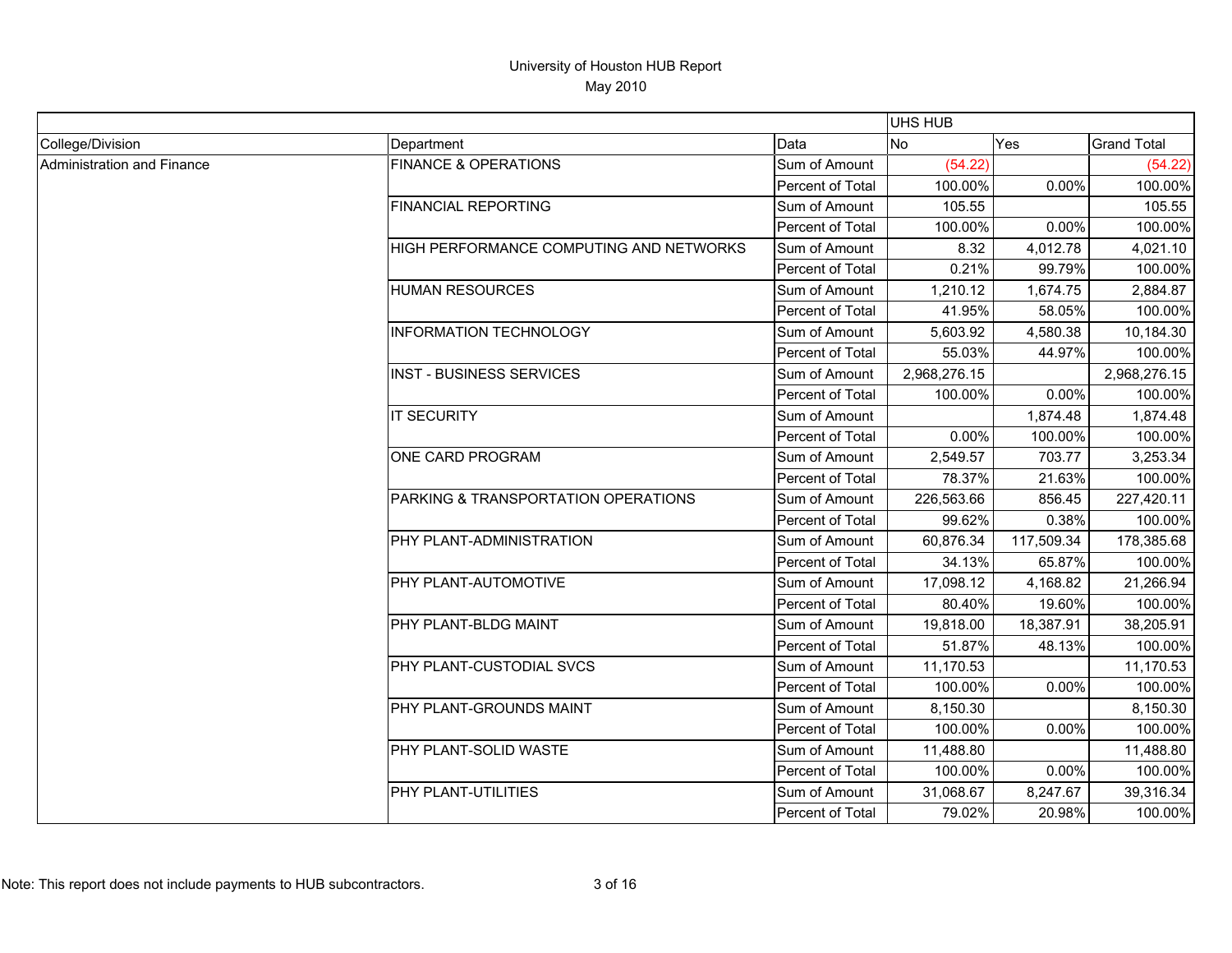|                                             |                                   |                         | <b>UHS HUB</b> |            |                    |
|---------------------------------------------|-----------------------------------|-------------------------|----------------|------------|--------------------|
| College/Division                            | Department                        | Data                    | <b>No</b>      | <b>Yes</b> | <b>Grand Total</b> |
| Administration and Finance                  | <b>POLICE</b>                     | Sum of Amount           | 10,651.36      | 3,862.44   | 14,513.80          |
|                                             |                                   | Percent of Total        | 73.39%         | 26.61%     | 100.00%            |
|                                             | POSTAL SERVICES OPERATIONS        | Sum of Amount           | 20,206.11      | 606.87     | 20,812.98          |
|                                             |                                   | Percent of Total        | 97.08%         | 2.92%      | 100.00%            |
|                                             | PRINTING OPERATIONS               | Sum of Amount           | 14,223.31      | 299.14     | 14,522.45          |
|                                             |                                   | Percent of Total        | 97.94%         | 2.06%      | 100.00%            |
|                                             | <b>PURCHASED UTILITIES</b>        | Sum of Amount           | 13,686.00      |            | 13,686.00          |
|                                             |                                   | <b>Percent of Total</b> | 100.00%        | 0.00%      | 100.00%            |
|                                             | <b>REAL ESTATE SERVICES</b>       | Sum of Amount           | 8,121.19       |            | 8,121.19           |
|                                             |                                   | Percent of Total        | 100.00%        | 0.00%      | 100.00%            |
|                                             | <b>STUDENT FINANCIAL SERVICES</b> | Sum of Amount           | 25.865.00      | 13,061.36  | 38,926.36          |
|                                             |                                   | Percent of Total        | 66.45%         | 33.55%     | 100.00%            |
|                                             | TECHNOLOGY SUPPORT SERVICES       | Sum of Amount           | 108,180.63     | 69,669.35  | 177,849.98         |
|                                             |                                   | Percent of Total        | 60.83%         | 39.17%     | 100.00%            |
|                                             | UNIV PROPERTY SERVICES OPERATIONS | Sum of Amount           | 92,352.00      |            | 92,352.00          |
|                                             |                                   | Percent of Total        | 100.00%        | 0.00%      | 100.00%            |
| Administration and Finance Sum of Amount    |                                   |                         | 12,028,491.89  | 991,649.59 | 13,020,141.48      |
| Administration and Finance Percent of Total |                                   |                         | 92.38%         | 7.62%      | 100.00%            |
| Architecture                                | DEAN, ARCHITECTURE                | Sum of Amount           | 16,882.75      | 1,233.04   | 18.115.79          |
|                                             |                                   | <b>Percent of Total</b> | 93.19%         | 6.81%      | 100.00%            |
| Architecture Sum of Amount                  |                                   |                         | 16,882.75      | 1,233.04   | 18,115.79          |
| <b>Architecture Percent of Total</b>        |                                   |                         | 93.19%         | 6.81%      | 100.00%            |
| <b>Athletics</b>                            | <b>INTERCOLLEGIATE ATHLETICS</b>  | Sum of Amount           | 420,490.40     | 78,198.70  | 498,689.10         |
|                                             |                                   | Percent of Total        | 84.32%         | 15.68%     | 100.00%            |
| Athletics Sum of Amount                     |                                   |                         | 420,490.40     | 78,198.70  | 498,689.10         |
| <b>Athletics Percent of Total</b>           |                                   |                         | 84.32%         | 15.68%     | 100.00%            |
| <b>Business Administration</b>              | ACCOUNTANCY AND TAXATION          | Sum of Amount           | 8,990.33       | 1,220.58   | 10,210.91          |
|                                             |                                   | Percent of Total        | 88.05%         | 11.95%     | 100.00%            |
|                                             | <b>BAUER CAREER SERVICES CTR</b>  | Sum of Amount           | 7,734.50       | 3,644.66   | 11,379.16          |
|                                             |                                   | <b>Percent of Total</b> | 67.97%         | 32.03%     | 100.00%            |
|                                             | <b>BAUER COMMUNICATIONS</b>       | Sum of Amount           | 9,115.64       |            | 9,115.64           |
|                                             |                                   | Percent of Total        | 100.00%        | 0.00%      | 100.00%            |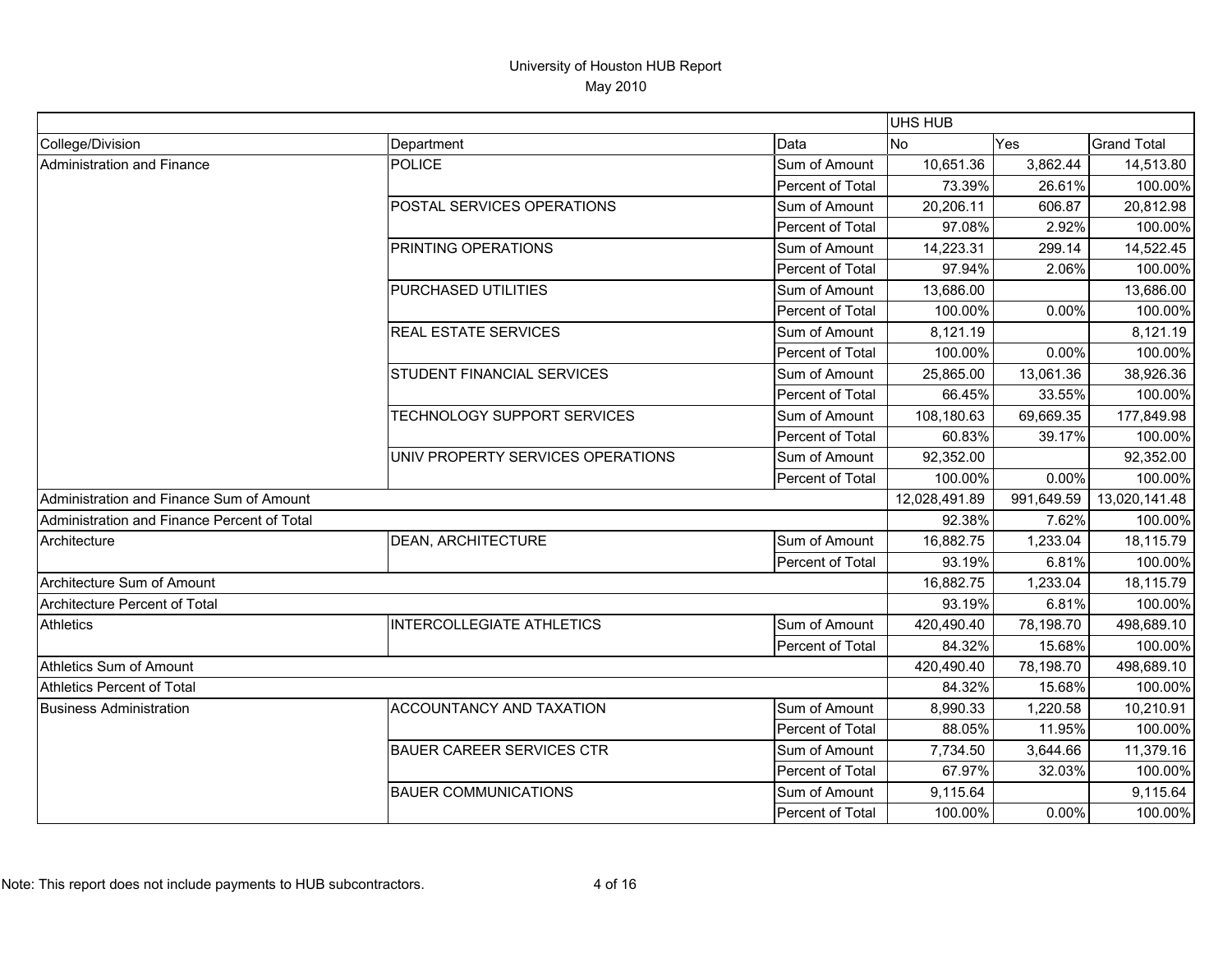|                                          |                                       |                  | <b>UHS HUB</b> |            |                    |
|------------------------------------------|---------------------------------------|------------------|----------------|------------|--------------------|
| College/Division                         | Department                            | Data             | No             | Yes        | <b>Grand Total</b> |
| <b>Business Administration</b>           | <b>BAUER DIVISION OF TECHNOLOGY</b>   | Sum of Amount    | 3,673.78       | 313.87     | 3,987.65           |
|                                          |                                       | Percent of Total | 92.13%         | 7.87%      | 100.00%            |
|                                          | DEAN, BUSINESS ADMINISTRATION         | Sum of Amount    | 112,515.80     | 64,237.13  | 176,752.93         |
|                                          |                                       | Percent of Total | 63.66%         | 36.34%     | 100.00%            |
|                                          | DECISION AND INFORMATION SCIEN        | Sum of Amount    | 2,064.18       |            | 2,064.18           |
|                                          |                                       | Percent of Total | 100.00%        | 0.00%      | 100.00%            |
|                                          | <b>EXECUTIVE DEGREE PROGRAMS</b>      | Sum of Amount    | 9,417.82       | 7,263.48   | 16,681.30          |
|                                          |                                       | Percent of Total | 56.46%         | 43.54%     | 100.00%            |
|                                          | <b>FINANCE-BUS ADMIN</b>              | Sum of Amount    | 948.14         | 581.04     | 1,529.18           |
|                                          |                                       | Percent of Total | 62.00%         | 38.00%     | 100.00%            |
|                                          | <b>GLOBAL ENERGY MGMT INST</b>        | Sum of Amount    | 551.86         |            | 551.86             |
|                                          |                                       | Percent of Total | 100.00%        | 0.00%      | 100.00%            |
|                                          | <b>MANAGEMENT</b>                     | Sum of Amount    | 979.20         | 1,066.68   | 2,045.88           |
|                                          |                                       | Percent of Total | 47.86%         | 52.14%     | 100.00%            |
|                                          | MARKETING-BUS ADMIN                   | Sum of Amount    | 3,278.53       | 829.16     | 4,107.69           |
|                                          |                                       | Percent of Total | 79.81%         | 20.19%     | 100.00%            |
|                                          | <b>MBA STUDENT SERVICES CENTER</b>    | Sum of Amount    | 543.35         | 578.02     | 1,121.37           |
|                                          |                                       | Percent of Total | 48.45%         | 51.55%     | 100.00%            |
|                                          | SALES EXCELLENCE INSTITUTE            | Sum of Amount    | 7,324.16       | 396.60     | 7,720.76           |
|                                          |                                       | Percent of Total | 94.86%         | 5.14%      | 100.00%            |
|                                          | SMALL BUSINESS DEV CENTER             | Sum of Amount    | 22,254.92      | 34,865.76  | 57,120.68          |
|                                          |                                       | Percent of Total | 38.96%         | 61.04%     | 100.00%            |
|                                          | UNDERGRAD BUSINESS PROG               | Sum of Amount    | 23,572.39      | 3,959.81   | 27,532.20          |
|                                          |                                       | Percent of Total | 85.62%         | 14.38%     | 100.00%            |
|                                          | <b>WOLFF CTR FOR ENTREPRENEURSHIP</b> | Sum of Amount    | 4,898.12       | 2,518.58   | 7,416.70           |
|                                          |                                       | Percent of Total | 66.04%         | 33.96%     | 100.00%            |
| Business Administration Sum of Amount    |                                       |                  | 217,862.72     | 121,475.37 | 339,338.09         |
| Business Administration Percent of Total |                                       |                  | 64.20%         | 35.80%     | 100.00%            |
| Chancellor/President                     | <b>AFFIRMATIVE ACTION</b>             | Sum of Amount    | 17.66          | 46.20      | 63.86              |
|                                          |                                       | Percent of Total | 27.65%         | 72.35%     | 100.00%            |
|                                          | <b>PRESIDENT</b>                      | Sum of Amount    | 8,862.94       | 499.82     | 9,362.76           |
|                                          |                                       | Percent of Total | 94.66%         | 5.34%      | 100.00%            |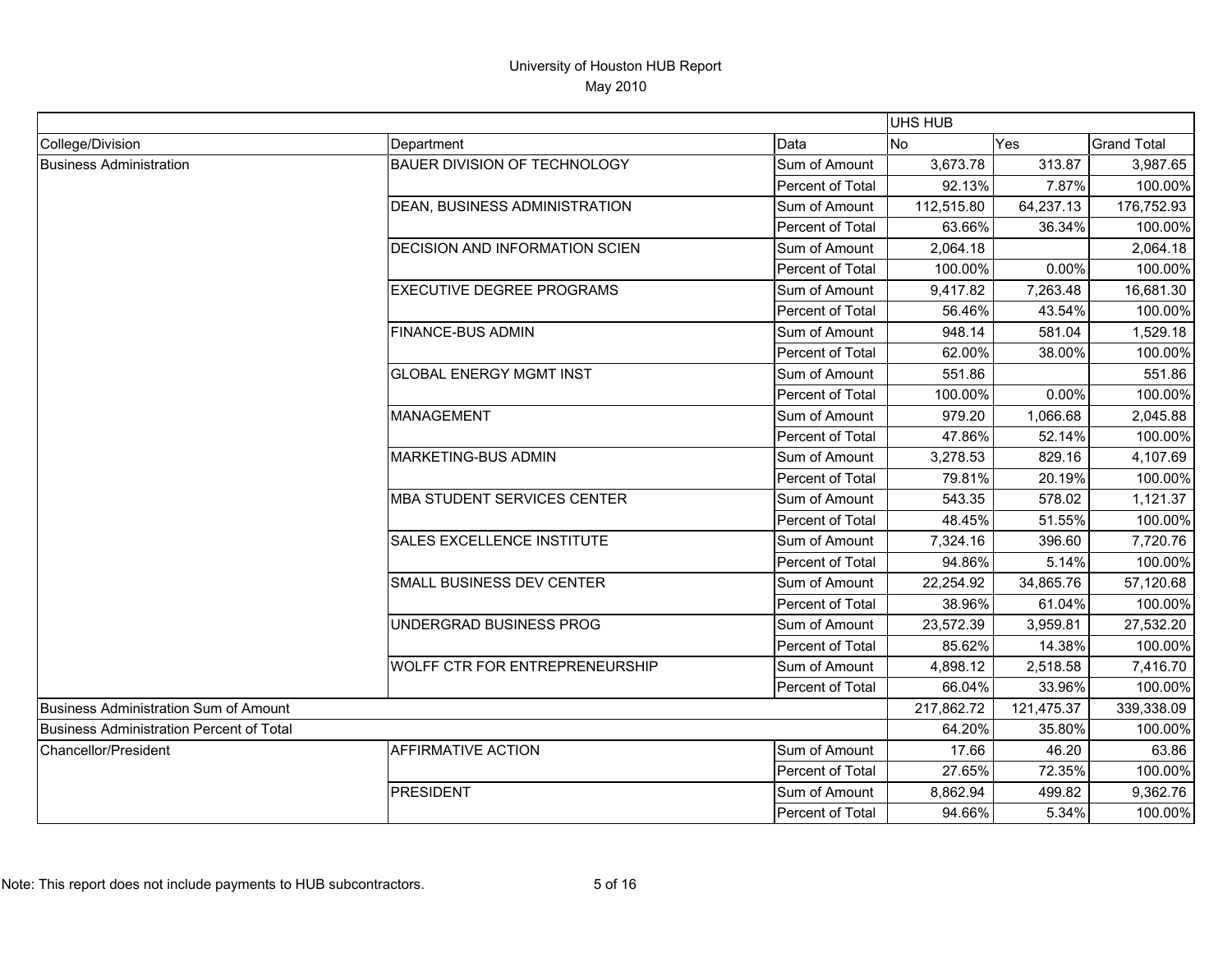|                                       |                                           |                  | UHS HUB    |           |                    |
|---------------------------------------|-------------------------------------------|------------------|------------|-----------|--------------------|
| College/Division                      | Department                                | Data             | <b>No</b>  | Yes       | <b>Grand Total</b> |
| Chancellor/President Sum of Amount    |                                           |                  | 8,880.60   | 546.02    | 9,426.62           |
| Chancellor/President Percent of Total |                                           | 94.21%           | 5.79%      | 100.00%   |                    |
| Education                             | CENTER FOR INFO TECH IN EDUCATION         | Sum of Amount    | 10,325.39  | 256.66    | 10,582.05          |
|                                       |                                           | Percent of Total | 97.57%     | 2.43%     | 100.00%            |
|                                       | <b>CONSISTENCY MGMT &amp; COOP DISCIP</b> | Sum of Amount    | 9,031.70   | 3,100.78  | 12,132.48          |
|                                       |                                           | Percent of Total | 74.44%     | 25.56%    | 100.00%            |
|                                       | <b>CURRICULUM AND INSTRUCTION</b>         | Sum of Amount    | 19,525.58  | 370.56    | 19,896.14          |
|                                       |                                           | Percent of Total | 98.14%     | 1.86%     | 100.00%            |
|                                       | <b>DEAN, EDUCATION</b>                    | Sum of Amount    | 16,790.02  | 12,178.42 | 28,968.44          |
|                                       |                                           | Percent of Total | 57.96%     | 42.04%    | 100.00%            |
|                                       | EDU. LEADERSHIP & CULTURAL STU            | Sum of Amount    | 43,225.05  |           | 43,225.05          |
|                                       |                                           | Percent of Total | 100.00%    | 0.00%     | 100.00%            |
|                                       | EDUCATIONAL PSYCHOLOGY                    | Sum of Amount    | 1,330.41   | 767.82    | 2,098.23           |
|                                       |                                           | Percent of Total | 63.41%     | 36.59%    | 100.00%            |
|                                       | HEALTH AND HUMAN PERFORMANCE              | Sum of Amount    | 43,574.60  | 745.72    | 44,320.32          |
|                                       |                                           | Percent of Total | 98.32%     | 1.68%     | 100.00%            |
|                                       | INSTITUTE FOR URBAN EDUCATION             | Sum of Amount    | 115.69     | 376.94    | 492.63             |
|                                       |                                           | Percent of Total | 23.48%     | 76.52%    | 100.00%            |
|                                       | OFFICE OF INSTITUTIONAL EFFECTIVENESS     | Sum of Amount    | 1,810.00   | 109.27    | 1,919.27           |
|                                       |                                           | Percent of Total | 94.31%     | 5.69%     | 100.00%            |
| Education Sum of Amount               |                                           |                  | 145,728.44 | 17,906.17 | 163,634.61         |
| Education Percent of Total            |                                           |                  | 89.06%     | 10.94%    | 100.00%            |
| Engineering                           | <b>BIOMEDICAL ENGINEERING</b>             | Sum of Amount    | 5,031.51   | 521.92    | 5,553.43           |
|                                       |                                           | Percent of Total | 90.60%     | 9.40%     | 100.00%            |
|                                       | <b>CHEMICAL ENGINEERING</b>               | Sum of Amount    | 49,575.26  | 7,391.24  | 56,966.50          |
|                                       |                                           | Percent of Total | 87.03%     | 12.97%    | 100.00%            |
|                                       | <b>CIVIL ENGINEERING</b>                  | Sum of Amount    | 32,565.75  | 4,509.71  | 37,075.46          |
|                                       |                                           | Percent of Total | 87.84%     | 12.16%    | 100.00%            |
|                                       | COMPOSITE ENGR APPLICATIONS CT            | Sum of Amount    | 93.75      |           | 93.75              |
|                                       |                                           | Percent of Total | 100.00%    | 0.00%     | 100.00%            |
|                                       | <b>CTR FOR INNOVATIVE GROUTING</b>        | Sum of Amount    | 1,358.33   |           | 1,358.33           |
|                                       |                                           | Percent of Total | 100.00%    | 0.00%     | 100.00%            |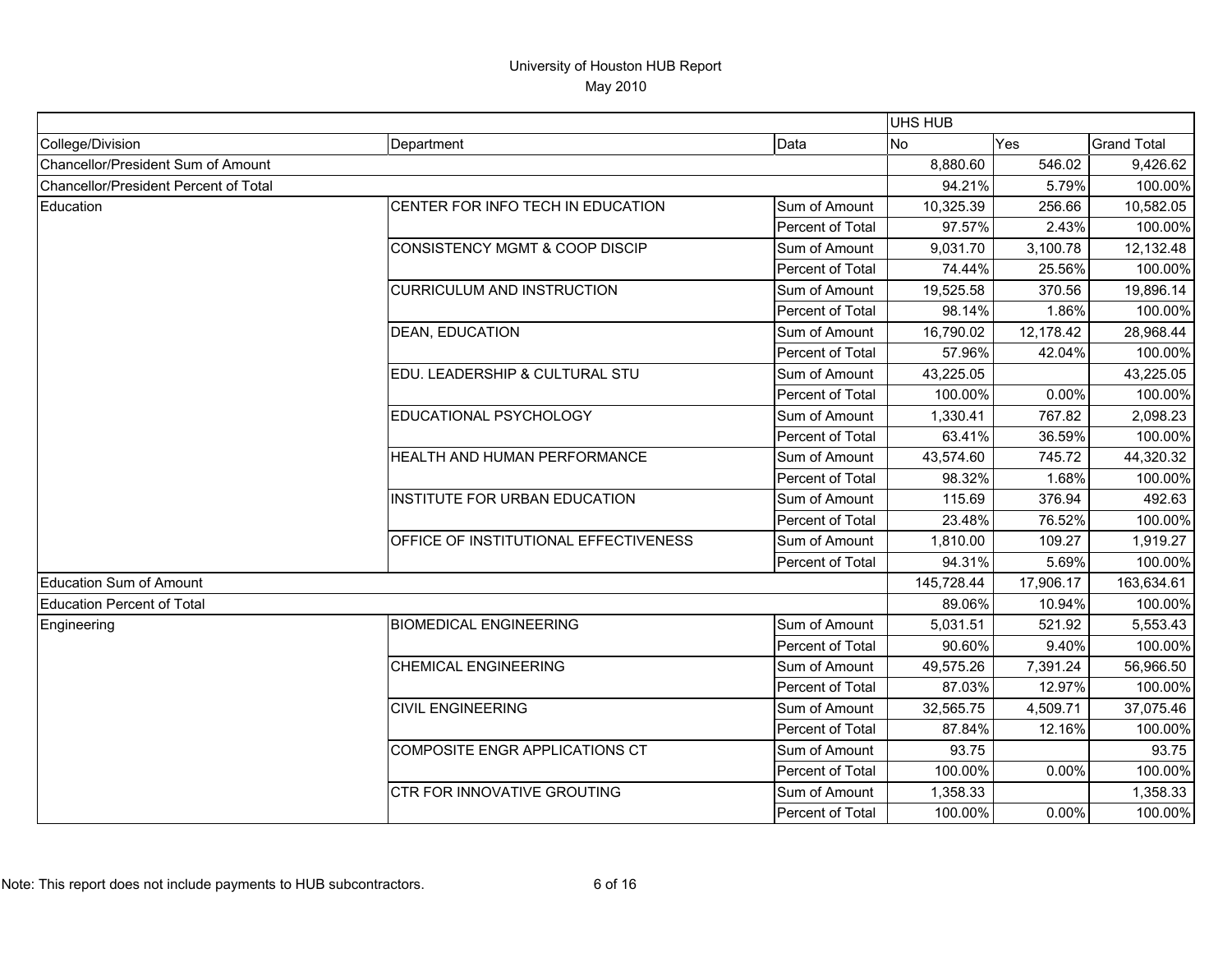|                                                  |                                            |                         | UHS HUB    |           |                    |
|--------------------------------------------------|--------------------------------------------|-------------------------|------------|-----------|--------------------|
| College/Division                                 | Department                                 | Data                    | No.        | Yes       | <b>Grand Total</b> |
| Engineering                                      | <b>DEAN, ENGINEERING</b>                   | Sum of Amount           | 113,278.74 | 9,452.40  | 122,731.14         |
|                                                  |                                            | <b>Percent of Total</b> | 92.30%     | 7.70%     | 100.00%            |
|                                                  | ELECTRICAL ENGINEERING                     | Sum of Amount           | 61,330.41  | 471.24    | 61,801.65          |
|                                                  |                                            | Percent of Total        | 99.24%     | 0.76%     | 100.00%            |
|                                                  | <b>ENGINEERING SERVICES</b>                | Sum of Amount           | 2,209.21   | 300.91    | 2,510.12           |
|                                                  |                                            | Percent of Total        | 88.01%     | 11.99%    | 100.00%            |
|                                                  | <b>INDUSTRIAL ENGINEERING</b>              | Sum of Amount           | 13,189.95  | 8,117.91  | 21,307.86          |
|                                                  |                                            | Percent of Total        | 61.90%     | 38.10%    | 100.00%            |
|                                                  | <b>MECHANICAL ENGINEERING</b>              | Sum of Amount           | 90,430.30  | 6,095.71  | 96,526.01          |
|                                                  |                                            | Percent of Total        | 93.68%     | 6.32%     | 100.00%            |
| Engineering Sum of Amount                        |                                            |                         | 369,063.21 | 36,861.04 | 405,924.25         |
| Engineering Percent of Total                     |                                            |                         | 90.92%     | 9.08%     | 100.00%            |
| Graduate College of Social Work                  | ADMISSIONS-GCSW                            | Sum of Amount           | 134.04     | 160.66    | 294.70             |
|                                                  |                                            | Percent of Total        | 45.48%     | 54.52%    | 100.00%            |
|                                                  | <b>AMERICAN HUMANICS</b>                   | Sum of Amount           | 26.40      |           | 26.40              |
|                                                  |                                            | Percent of Total        | 100.00%    | 0.00%     | 100.00%            |
|                                                  | CHILD & FAMILY CTR FOR INNOVATIVE RESEARCH | Sum of Amount           | 1,461.88   |           | 1,461.88           |
|                                                  |                                            | Percent of Total        | 100.00%    | 0.00%     | 100.00%            |
|                                                  | <b>CTR DRUG &amp; SOCIAL POLICY RESRC</b>  | Sum of Amount           | 755.84     | 168.80    | 924.64             |
|                                                  |                                            | Percent of Total        | 81.74%     | 18.26%    | 100.00%            |
|                                                  | DEAN, SOCIAL WORK                          | Sum of Amount           | 1,810.62   | 3,378.93  | 5,189.55           |
|                                                  |                                            | Percent of Total        | 34.89%     | 65.11%    | 100.00%            |
|                                                  | <b>FIELD OFFICE</b>                        | Sum of Amount           |            | 142.45    | 142.45             |
|                                                  |                                            | Percent of Total        | 0.00%      | 100.00%   | 100.00%            |
|                                                  | <b>GCSW STUDENT SERVICES</b>               | Sum of Amount           |            | 43.46     | 43.46              |
|                                                  |                                            | Percent of Total        | 0.00%      | 100.00%   | 100.00%            |
|                                                  | OFFICE FOR DRUG & SOCIAL POLICY RESEARCH   | Sum of Amount           | 2,230.45   | 1,187.76  | 3,418.21           |
|                                                  |                                            | Percent of Total        | 65.25%     | 34.75%    | 100.00%            |
| Graduate College of Social Work Sum of Amount    |                                            |                         | 6,419.23   | 5,082.06  | 11,501.29          |
| Graduate College of Social Work Percent of Total |                                            |                         | 55.81%     | 44.19%    | 100.00%            |
| <b>Honors College</b>                            | DEAN, HONORS COLLEGE                       | Sum of Amount           | 7,143.96   | 1,622.02  | 8,765.98           |
|                                                  |                                            | <b>Percent of Total</b> | 81.50%     | 18.50%    | 100.00%            |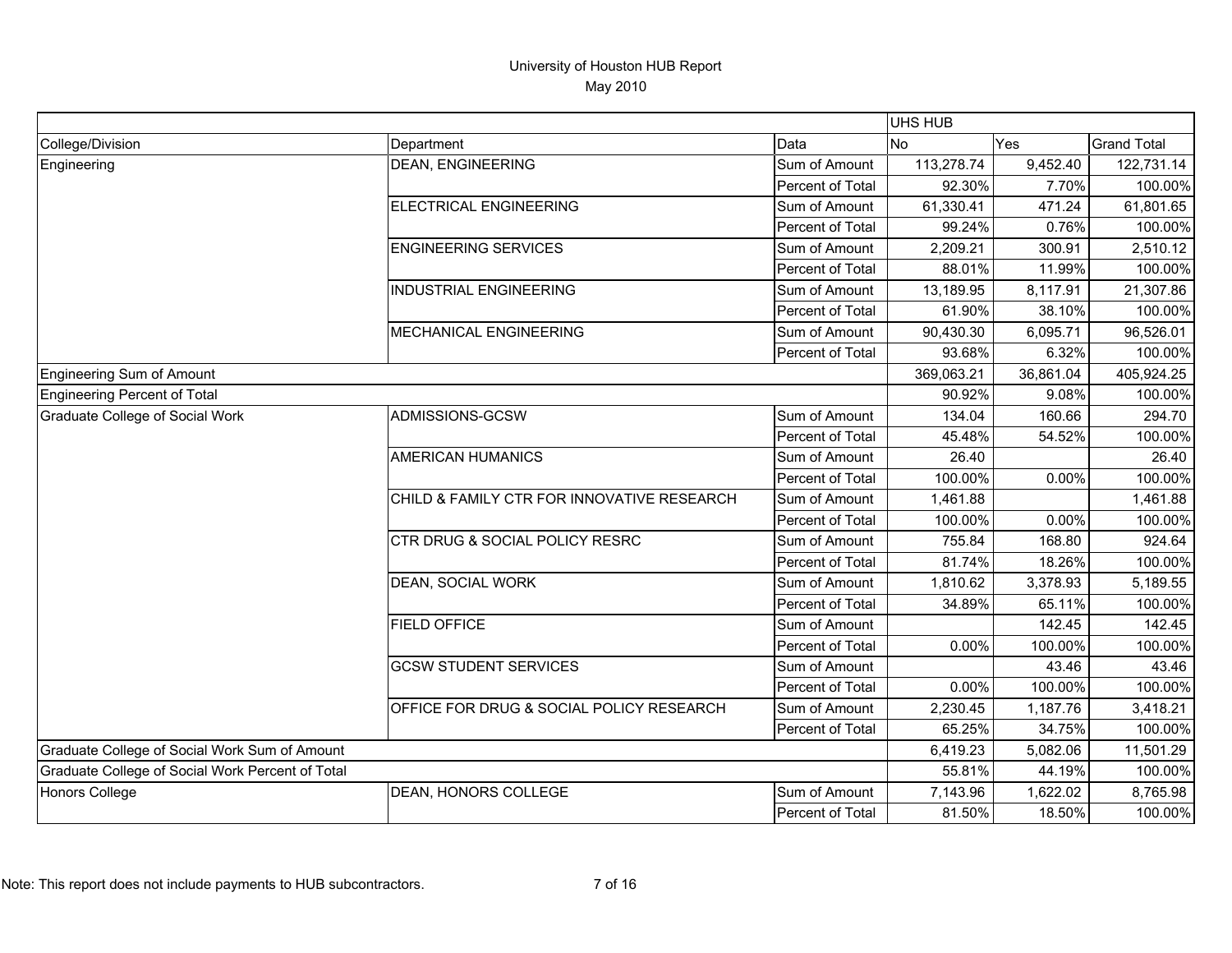|                                                  |                                 |                  | UHS HUB    |            |                    |
|--------------------------------------------------|---------------------------------|------------------|------------|------------|--------------------|
| College/Division                                 | Department                      | Data             | <b>No</b>  | <b>Yes</b> | <b>Grand Total</b> |
| Honors College Sum of Amount                     |                                 |                  | 7,143.96   | 1,622.02   | 8,765.98           |
| Honors College Percent of Total                  |                                 |                  | 81.50%     | 18.50%     | 100.00%            |
| Hotel and Restaurant Management                  | DEAN, HOTEL & RESTAURANT MANAG  | Sum of Amount    | 17,599.48  | 1,054.50   | 18,653.98          |
|                                                  |                                 | Percent of Total | 94.35%     | 5.65%      | 100.00%            |
|                                                  | HOTEL AND RESTAURANT MANAGEMENT | Sum of Amount    | 102,835.95 | 129,341.19 | 232,177.14         |
|                                                  |                                 | Percent of Total | 44.29%     | 55.71%     | 100.00%            |
| Hotel and Restaurant Management Sum of Amount    |                                 |                  | 120,435.43 | 130,395.69 | 250,831.12         |
| Hotel and Restaurant Management Percent of Total |                                 |                  | 48.01%     | 51.99%     | 100.00%            |
| Law Center                                       | ASSOCIATE DEAN, LAW             | Sum of Amount    | 1,839.84   |            | 1,839.84           |
|                                                  |                                 | Percent of Total | 100.00%    | 0.00%      | 100.00%            |
|                                                  | <b>BLAKELEY INSTITUTE</b>       | Sum of Amount    | 3,742.13   |            | 3,742.13           |
|                                                  |                                 | Percent of Total | 100.00%    | 0.00%      | 100.00%            |
|                                                  | <b>BUSINESS SERVICES, LAW</b>   | Sum of Amount    | 1,672.28   | 1,344.49   | 3,016.77           |
|                                                  |                                 | Percent of Total | 55.43%     | 44.57%     | 100.00%            |
|                                                  | CAREER SERVICES, LAW            | Sum of Amount    | 635.64     | 307.43     | 943.07             |
|                                                  |                                 | Percent of Total | 67.40%     | 32.60%     | 100.00%            |
|                                                  | CHAIRS AND PROFESSORSHIPS, LAW  | Sum of Amount    | 1,209.55   | 4,800.00   | 6,009.55           |
|                                                  |                                 | Percent of Total | 20.13%     | 79.87%     | 100.00%            |
|                                                  | DEAN, LAW                       | Sum of Amount    | 184.49     | 83,895.00  | 84,079.49          |
|                                                  |                                 | Percent of Total | 0.22%      | 99.78%     | 100.00%            |
|                                                  | EXTERNAL AFFAIRS, LAW           | Sum of Amount    | 396.31     | 92.86      | 489.17             |
|                                                  |                                 | Percent of Total | 81.02%     | 18.98%     | 100.00%            |
|                                                  | <b>FACILITIES, LAW</b>          | Sum of Amount    | 2,916.58   | 1,699.21   | 4,615.79           |
|                                                  |                                 | Percent of Total | 63.19%     | 36.81%     | 100.00%            |
|                                                  | <b>FACULTY SUPPORT LAW</b>      | Sum of Amount    | 756.00     | 1,602.55   | 2,358.55           |
|                                                  |                                 | Percent of Total | 32.05%     | 67.95%     | 100.00%            |
|                                                  | HEALTH LAW & POLICY INSTITUTE   | Sum of Amount    | 13.16      |            | 13.16              |
|                                                  |                                 | Percent of Total | 100.00%    | 0.00%      | 100.00%            |
|                                                  | LAW INFORMATION TECHNOLOGY      | Sum of Amount    | 5,022.40   | 438.00     | 5,460.40           |
|                                                  |                                 | Percent of Total | 91.98%     | 8.02%      | 100.00%            |
|                                                  | <b>LAW LIBRARY</b>              | Sum of Amount    | 1,639.96   | 263.72     | 1,903.68           |
|                                                  |                                 | Percent of Total | 86.15%     | 13.85%     | 100.00%            |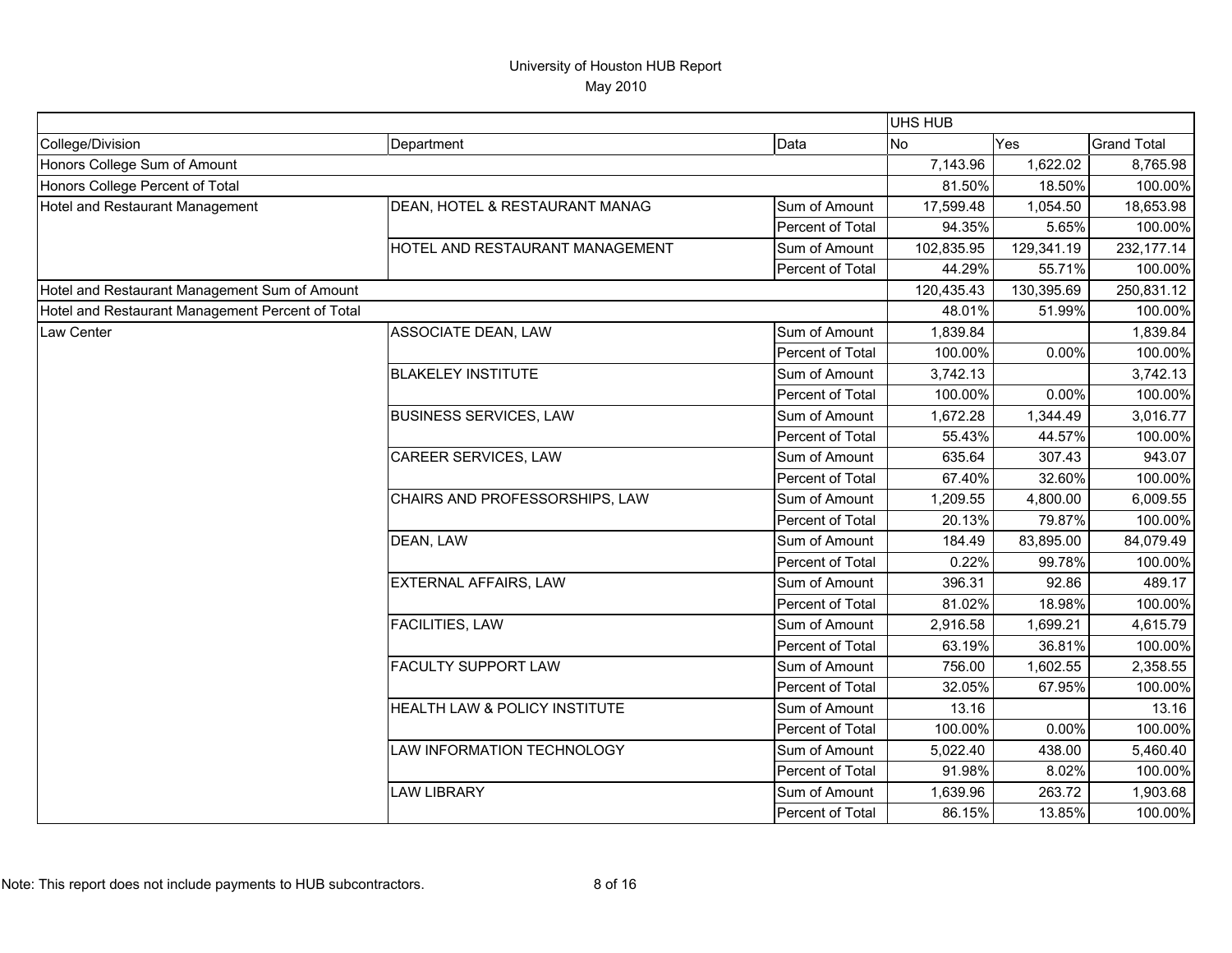|                                         |                               |                  | UHS HUB   |            |                    |
|-----------------------------------------|-------------------------------|------------------|-----------|------------|--------------------|
| College/Division                        | Department                    | Data             | No        | Yes        | <b>Grand Total</b> |
| Law Center                              | LEGAL AID CLINIC, LAW         | Sum of Amount    | 609.73    | 115.95     | 725.68             |
|                                         |                               | Percent of Total | 84.02%    | 15.98%     | 100.00%            |
|                                         | LEGAL RESEARCH & WRITING, LAW | Sum of Amount    | 1,445.70  | 139.21     | 1,584.91           |
|                                         |                               | Percent of Total | 91.22%    | 8.78%      | 100.00%            |
|                                         | PUBLIC RELS & MARKETING, LAW  | Sum of Amount    | 6,417.64  |            | 6,417.64           |
|                                         |                               | Percent of Total | 100.00%   | 0.00%      | 100.00%            |
|                                         | STUDENT ORGANIZATION, LAW     | Sum of Amount    | 1,777.95  |            | 1,777.95           |
|                                         |                               | Percent of Total | 100.00%   | 0.00%      | 100.00%            |
|                                         | STUDENT SERVICES, LAW         | Sum of Amount    | 20,055.27 | 5,546.83   | 25,602.10          |
|                                         |                               | Percent of Total | 78.33%    | 21.67%     | 100.00%            |
| Law Center Sum of Amount                |                               |                  | 50,334.63 | 100,245.25 | 150,579.88         |
| Law Center Percent of Total             |                               |                  | 33.43%    | 66.57%     | 100.00%            |
| <b>Liberal Arts and Social Sciences</b> | <b>AEROSPACE STUDIES</b>      | Sum of Amount    | 2,501.54  | 347.81     | 2,849.35           |
|                                         |                               | Percent of Total | 87.79%    | 12.21%     | 100.00%            |
|                                         | AFRICAN-AMERICAN STUDIES      | Sum of Amount    | 592.69    | 484.81     | 1,077.50           |
|                                         |                               | Percent of Total | 55.01%    | 44.99%     | 100.00%            |
|                                         | <b>ANTHROPOLOGY</b>           | Sum of Amount    | 725.03    |            | 725.03             |
|                                         |                               | Percent of Total | 100.00%   | 0.00%      | 100.00%            |
|                                         | <b>ART</b>                    | Sum of Amount    | 5,017.65  | 126.24     | 5,143.89           |
|                                         |                               | Percent of Total | 97.55%    | 2.45%      | 100.00%            |
|                                         | <b>ARTE PUBLICO</b>           | Sum of Amount    | 67,183.78 | 1,588.18   | 68,771.96          |
|                                         |                               | Percent of Total | 97.69%    | 2.31%      | 100.00%            |
|                                         | <b>BAND</b>                   | Sum of Amount    | 291.01    |            | 291.01             |
|                                         |                               | Percent of Total | 100.00%   | 0.00%      | 100.00%            |
|                                         | <b>BLAFFER GALLERY</b>        | Sum of Amount    | 18,048.90 | 455.70     | 18,504.60          |
|                                         |                               | Percent of Total | 97.54%    | 2.46%      | 100.00%            |
|                                         | CENTER FOR PUBLIC HISTORY     | Sum of Amount    | 1,326.39  | 124.51     | 1,450.90           |
|                                         |                               | Percent of Total | 91.42%    | 8.58%      | 100.00%            |
|                                         | CENTER FOR PUBLIC POLICY      | Sum of Amount    | 9,617.45  |            | 9,617.45           |
|                                         |                               | Percent of Total | 100.00%   | 0.00%      | 100.00%            |
|                                         | <b>COMMUNICATION</b>          | Sum of Amount    | 14,506.78 | 6,630.79   | 21,137.57          |
|                                         |                               | Percent of Total | 68.63%    | 31.37%     | 100.00%            |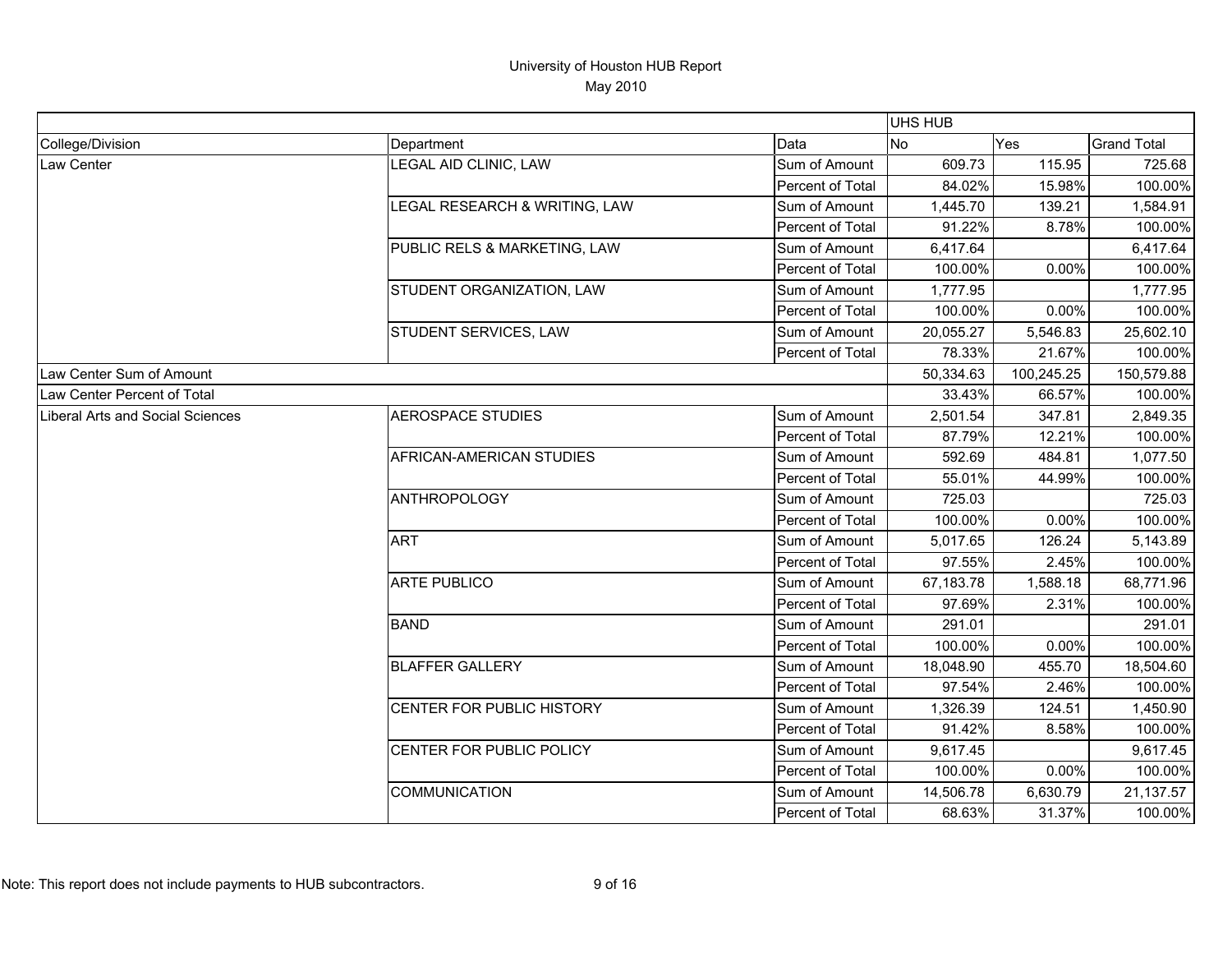|                                         |                                  |                  | <b>UHS HUB</b> |           |                    |
|-----------------------------------------|----------------------------------|------------------|----------------|-----------|--------------------|
| College/Division                        | Department                       | Data             | No             | Yes       | <b>Grand Total</b> |
| <b>Liberal Arts and Social Sciences</b> | <b>COMMUNICATIONS DISORDERS</b>  | Sum of Amount    | 9,256.42       | 9,215.04  | 18,471.46          |
|                                         |                                  | Percent of Total | 50.11%         | 49.89%    | 100.00%            |
|                                         | <b>CWMCA CENTER FOR THE ARTS</b> | Sum of Amount    | 2,015.52       | 3,645.84  | 5,661.36           |
|                                         |                                  | Percent of Total | 35.60%         | 64.40%    | 100.00%            |
|                                         | DEAN, LIBERAL ARTS & SOC SCI     | Sum of Amount    | 4,776.95       | 1,554.54  | 6,331.49           |
|                                         |                                  | Percent of Total | 75.45%         | 24.55%    | 100.00%            |
|                                         | <b>ECONOMICS</b>                 | Sum of Amount    | 8,652.79       | 4,179.88  | 12,832.67          |
|                                         |                                  | Percent of Total | 67.43%         | 32.57%    | 100.00%            |
|                                         | <b>ENGLISH</b>                   | Sum of Amount    | 16,654.69      | 1,470.79  | 18,125.48          |
|                                         |                                  | Percent of Total | 91.89%         | 8.11%     | 100.00%            |
|                                         | <b>HISPANIC STUDIES</b>          | Sum of Amount    | 659.64         | 56.72     | 716.36             |
|                                         |                                  | Percent of Total | 92.08%         | 7.92%     | 100.00%            |
|                                         | <b>HISTORY</b>                   | Sum of Amount    | 335.49         | 502.58    | 838.07             |
|                                         |                                  | Percent of Total | 40.03%         | 59.97%    | 100.00%            |
|                                         | <b>MEXICAN-AMERICAN STUDIES</b>  | Sum of Amount    | 433.84         |           | 433.84             |
|                                         |                                  | Percent of Total | 100.00%        | 0.00%     | 100.00%            |
|                                         | <b>MILITARY SCIENCE</b>          | Sum of Amount    | 689.46         |           | 689.46             |
|                                         |                                  | Percent of Total | 100.00%        | 0.00%     | 100.00%            |
|                                         | MODERN AND CLASSICAL LANGUAGES   | Sum of Amount    | 460.65         | 677.83    | 1,138.48           |
|                                         |                                  | Percent of Total | 40.46%         | 59.54%    | 100.00%            |
|                                         | <b>MUSIC</b>                     | Sum of Amount    | 17,055.33      | 6,066.39  | 23,121.72          |
|                                         |                                  | Percent of Total | 73.76%         | 26.24%    | 100.00%            |
|                                         | PHILOSOPHY                       | Sum of Amount    | 8.00           | 62.07     | 70.07              |
|                                         |                                  | Percent of Total | 11.42%         | 88.58%    | 100.00%            |
|                                         | POLITICAL SCIENCE                | Sum of Amount    | 2,021.71       | 4,869.99  | 6,891.70           |
|                                         |                                  | Percent of Total | 29.34%         | 70.66%    | 100.00%            |
|                                         | <b>PSYCHOLOGY</b>                | Sum of Amount    | 28,985.92      | 40,308.05 | 69,293.97          |
|                                         |                                  | Percent of Total | 41.83%         | 58.17%    | 100.00%            |
|                                         | <b>RELIGIOUS STUDIES</b>         | Sum of Amount    | 188.03         |           | 188.03             |
|                                         |                                  | Percent of Total | 100.00%        | 0.00%     | 100.00%            |
|                                         | SOCIOLOGY                        | Sum of Amount    | 1,444.36       | 43.94     | 1,488.30           |
|                                         |                                  | Percent of Total | 97.05%         | 2.95%     | 100.00%            |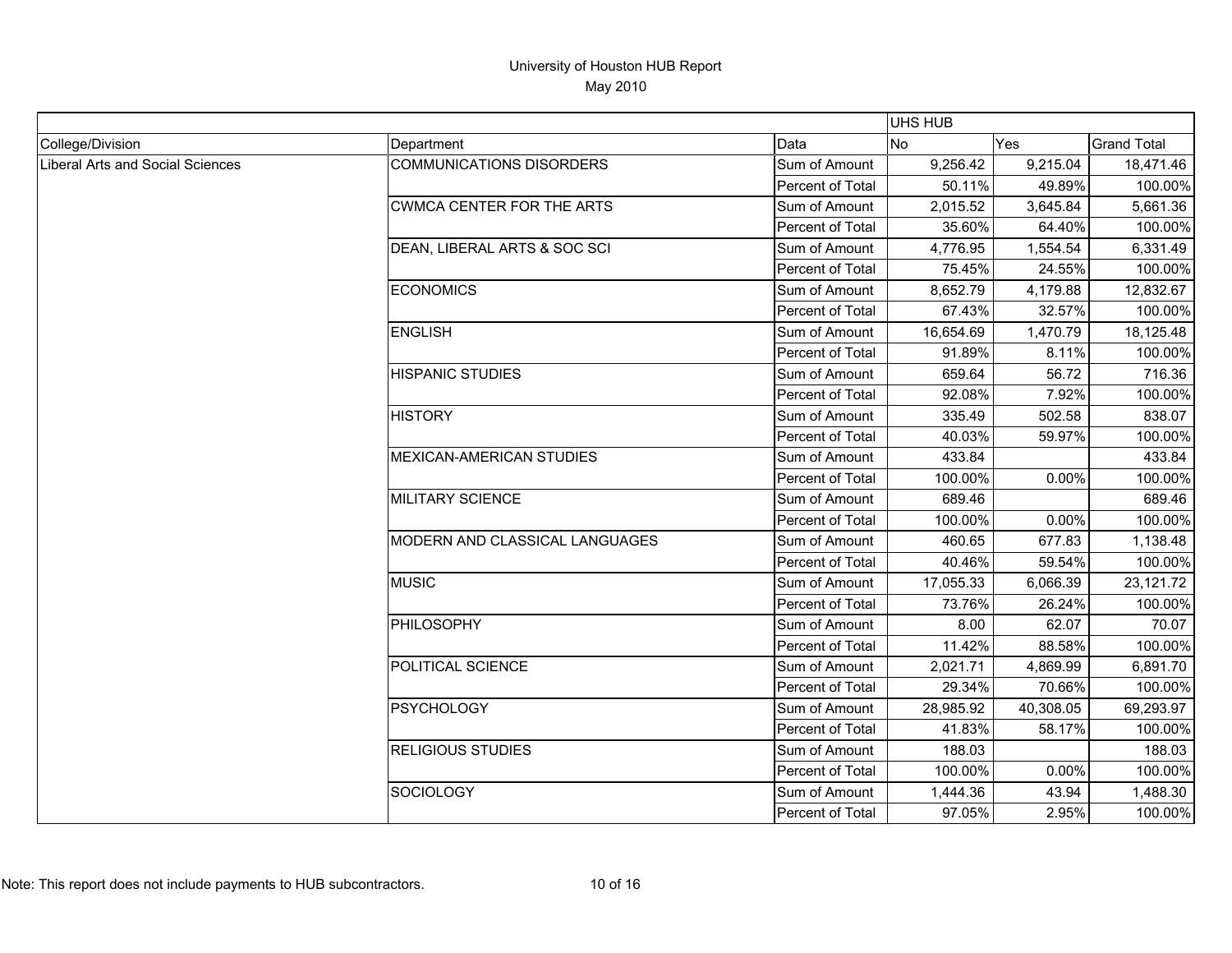|                                                   |                                            |                         | UHS HUB    |            |                    |
|---------------------------------------------------|--------------------------------------------|-------------------------|------------|------------|--------------------|
| College/Division                                  | Department                                 | Data                    | <b>No</b>  | <b>Yes</b> | <b>Grand Total</b> |
| <b>Liberal Arts and Social Sciences</b>           | <b>THEATRE</b>                             | Sum of Amount           | 21,315.79  | 704.93     | 22,020.72          |
|                                                   |                                            | Percent of Total        | 96.80%     | 3.20%      | 100.00%            |
|                                                   | <b>WOMEN'S STUDIES PROGRAM</b>             | Sum of Amount           | 1,571.17   | 78.41      | 1,649.58           |
|                                                   |                                            | Percent of Total        | 95.25%     | 4.75%      | 100.00%            |
|                                                   | <b>WRITING CENTER</b>                      | Sum of Amount           | 132.23     | 164.10     | 296.33             |
|                                                   |                                            | Percent of Total        | 44.62%     | 55.38%     | 100.00%            |
| Liberal Arts and Social Sciences Sum of Amount    |                                            |                         | 236,469.21 | 83,359.14  | 319,828.35         |
| Liberal Arts and Social Sciences Percent of Total |                                            |                         | 73.94%     | 26.06%     | 100.00%            |
| Library                                           | UNIVERSITY LIBRARIES                       | Sum of Amount           | 214,638.11 | 12,190.21  | 226,828.32         |
|                                                   |                                            | Percent of Total        | 94.63%     | 5.37%      | 100.00%            |
| Library Sum of Amount                             |                                            |                         | 214,638.11 | 12,190.21  | 226,828.32         |
| Library Percent of Total                          |                                            |                         | 94.63%     | 5.37%      | 100.00%            |
| Natural Science and Mathematics                   | <b>BIOLOGY &amp; BIOCHEMISTRY</b>          | Sum of Amount           | 85,149.39  | 7,995.64   | 93,145.03          |
|                                                   |                                            | <b>Percent of Total</b> | 91.42%     | 8.58%      | 100.00%            |
|                                                   | <b>CAGE INSTITUTE</b>                      | Sum of Amount           | 10,546.00  |            | 10,546.00          |
|                                                   |                                            | Percent of Total        | 100.00%    | 0.00%      | 100.00%            |
|                                                   | <b>CHEMISTRY</b>                           | Sum of Amount           | 60,024.51  | 26,919.22  | 86,943.73          |
|                                                   |                                            | Percent of Total        | 69.04%     | 30.96%     | 100.00%            |
|                                                   | <b>COMPUTER SCIENCE</b>                    | Sum of Amount           | 9,352.65   | 6,870.47   | 16,223.12          |
|                                                   |                                            | Percent of Total        | 57.65%     | 42.35%     | 100.00%            |
|                                                   | CTR FOR NUCLEAR RECEPTORS & CELL SIGNALING | Sum of Amount           | 73,138.19  | 7,258.00   | 80,396.19          |
|                                                   |                                            | Percent of Total        | 90.97%     | 9.03%      | 100.00%            |
|                                                   | DEAN, NATURAL SCIENCE & MATHE              | Sum of Amount           | 22,622.28  | 8,361.53   | 30,983.81          |
|                                                   |                                            | Percent of Total        | 73.01%     | 26.99%     | 100.00%            |
|                                                   | EARTH AND ATMOSPHERIC SCIENCES             | Sum of Amount           | 157,952.29 | 12,184.40  | 170,136.69         |
|                                                   |                                            | Percent of Total        | 92.84%     | 7.16%      | 100.00%            |
|                                                   | <b>IMAQS</b>                               | Sum of Amount           | 6,433.39   |            | 6,433.39           |
|                                                   |                                            | <b>Percent of Total</b> | 100.00%    | 0.00%      | 100.00%            |
|                                                   | <b>MATHEMATICS</b>                         | Sum of Amount           | 15,851.00  | 5,738.36   | 21,589.36          |
|                                                   |                                            | Percent of Total        | 73.42%     | 26.58%     | 100.00%            |
|                                                   | <b>PHYSICS</b>                             | Sum of Amount           | 48,326.33  | 1,760.77   | 50,087.10          |
|                                                   |                                            | Percent of Total        | 96.48%     | 3.52%      | 100.00%            |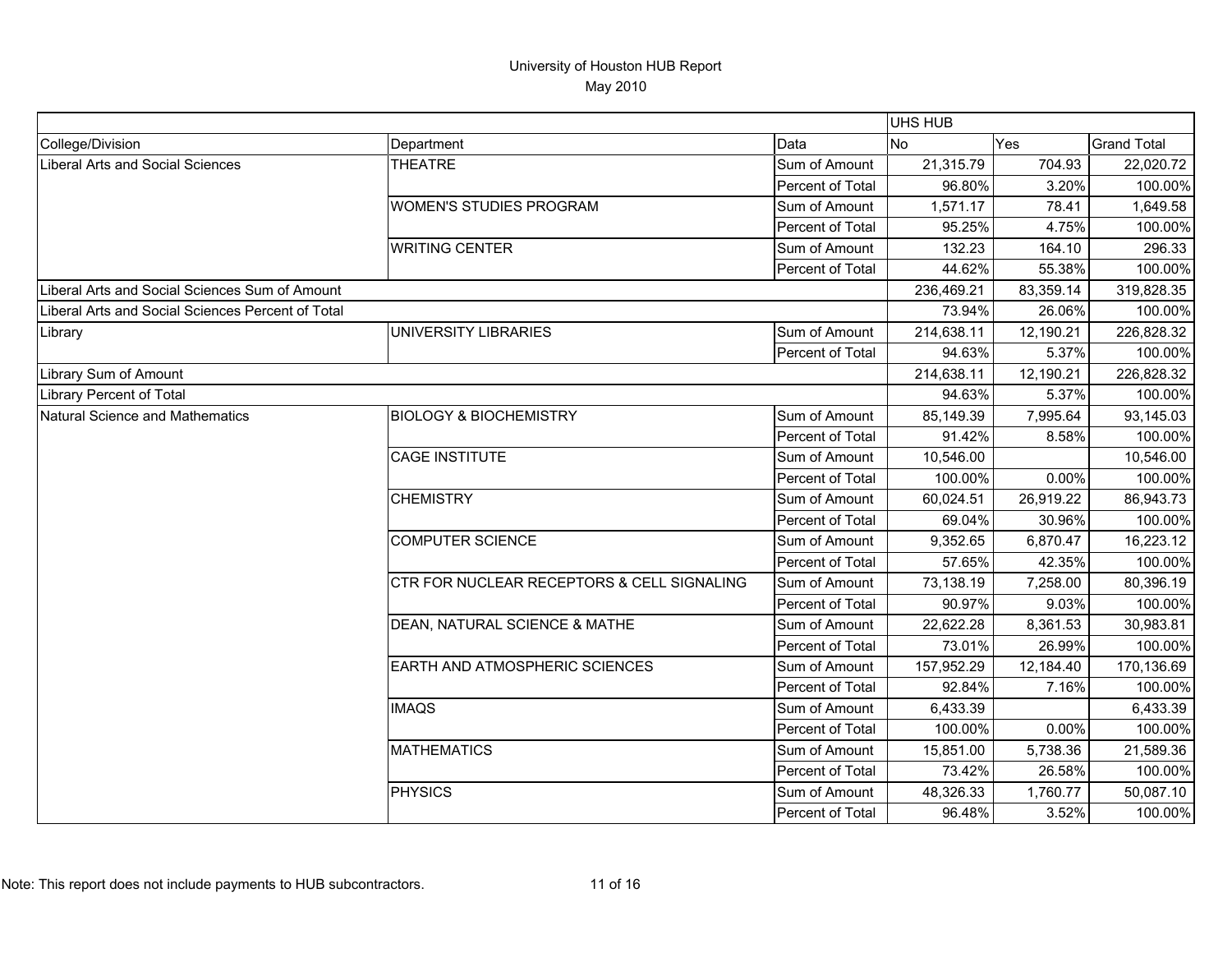|                                                  |                                |                         | <b>UHS HUB</b> |           |                    |
|--------------------------------------------------|--------------------------------|-------------------------|----------------|-----------|--------------------|
| College/Division                                 | Department                     | Data                    | N <sub>o</sub> | Yes       | <b>Grand Total</b> |
| Natural Science and Mathematics Sum of Amount    |                                |                         | 489,396.03     | 77,088.39 | 566,484.42         |
| Natural Science and Mathematics Percent of Total |                                |                         | 86.39%         | 13.61%    | 100.00%            |
| Optometry                                        | DEAN, OPTOMETRY                | Sum of Amount           | 52,287.96      | 7,004.03  | 59,291.99          |
|                                                  |                                | Percent of Total        | 88.19%         | 11.81%    | 100.00%            |
|                                                  | OPT VISION SCIENCES            | Sum of Amount           | 47,672.25      | 7,384.65  | 55,056.90          |
|                                                  |                                | Percent of Total        | 86.59%         | 13.41%    | 100.00%            |
|                                                  | OPTOMETRY CLINIC               | Sum of Amount           | 31,109.41      | 5,448.17  | 36,557.58          |
|                                                  |                                | <b>Percent of Total</b> | 85.10%         | 14.90%    | 100.00%            |
| Optometry Sum of Amount                          |                                |                         | 131,069.62     | 19,836.85 | 150,906.47         |
| Optometry Percent of Total                       |                                |                         | 86.85%         | 13.15%    | 100.00%            |
| Pharmacy                                         | CLINICAL PHARMACY & ADMINISTRA | Sum of Amount           | 9,122.73       | 1,257.30  | 10,380.03          |
|                                                  |                                | Percent of Total        | 87.89%         | 12.11%    | 100.00%            |
|                                                  | DEAN, PHARMACY                 | Sum of Amount           | 78,802.58      | 6,370.86  | 85,173.44          |
|                                                  |                                | Percent of Total        | 92.52%         | 7.48%     | 100.00%            |
|                                                  | PHARMACOLOGICAL & PHARMACEUTIC | Sum of Amount           | 122,947.63     | 18,296.72 | 141,244.35         |
|                                                  |                                | Percent of Total        | 87.05%         | 12.95%    | 100.00%            |
| Pharmacy Sum of Amount                           |                                |                         | 210,872.94     | 25,924.88 | 236,797.82         |
| Pharmacy Percent of Total                        |                                |                         | 89.05%         | 10.95%    | 100.00%            |
| Research                                         | ANIMAL CARE OPERATIONS         | Sum of Amount           | 46,779.54      | 4,076.63  | 50,856.17          |
|                                                  |                                | Percent of Total        | 91.98%         | 8.02%     | 100.00%            |
|                                                  | CENTER FOR ADVANCED MATERIALS  | Sum of Amount           | 8,572.78       | 99.00     | 8,671.78           |
|                                                  |                                | Percent of Total        | 98.86%         | 1.14%     | 100.00%            |
|                                                  | CENTER FOR MATERIALS CHEMISTRY | Sum of Amount           | 14.60          |           | 14.60              |
|                                                  |                                | Percent of Total        | 100.00%        | 0.00%     | 100.00%            |
|                                                  | CTR FOR BIOMED/ENVIRON GENOMIC | Sum of Amount           | 4,548.08       | 381.33    | 4,929.41           |
|                                                  |                                | Percent of Total        | 92.26%         | 7.74%     | 100.00%            |
|                                                  | CTR NEURO AND BIOMECH RESEARCH | Sum of Amount           | 1,259.01       | 391.86    | 1,650.87           |
|                                                  |                                | Percent of Total        | 76.26%         | 23.74%    | 100.00%            |
|                                                  | ENVIRONMENTAL INSTIT-HOUSTON   | Sum of Amount           | 465.50         |           | 465.50             |
|                                                  |                                | Percent of Total        | 100.00%        | 0.00%     | 100.00%            |
|                                                  | <b>GRANTS AND CONTRACTS</b>    | Sum of Amount           | 525.86         | 264.00    | 789.86             |
|                                                  |                                | Percent of Total        | 66.58%         | 33.42%    | 100.00%            |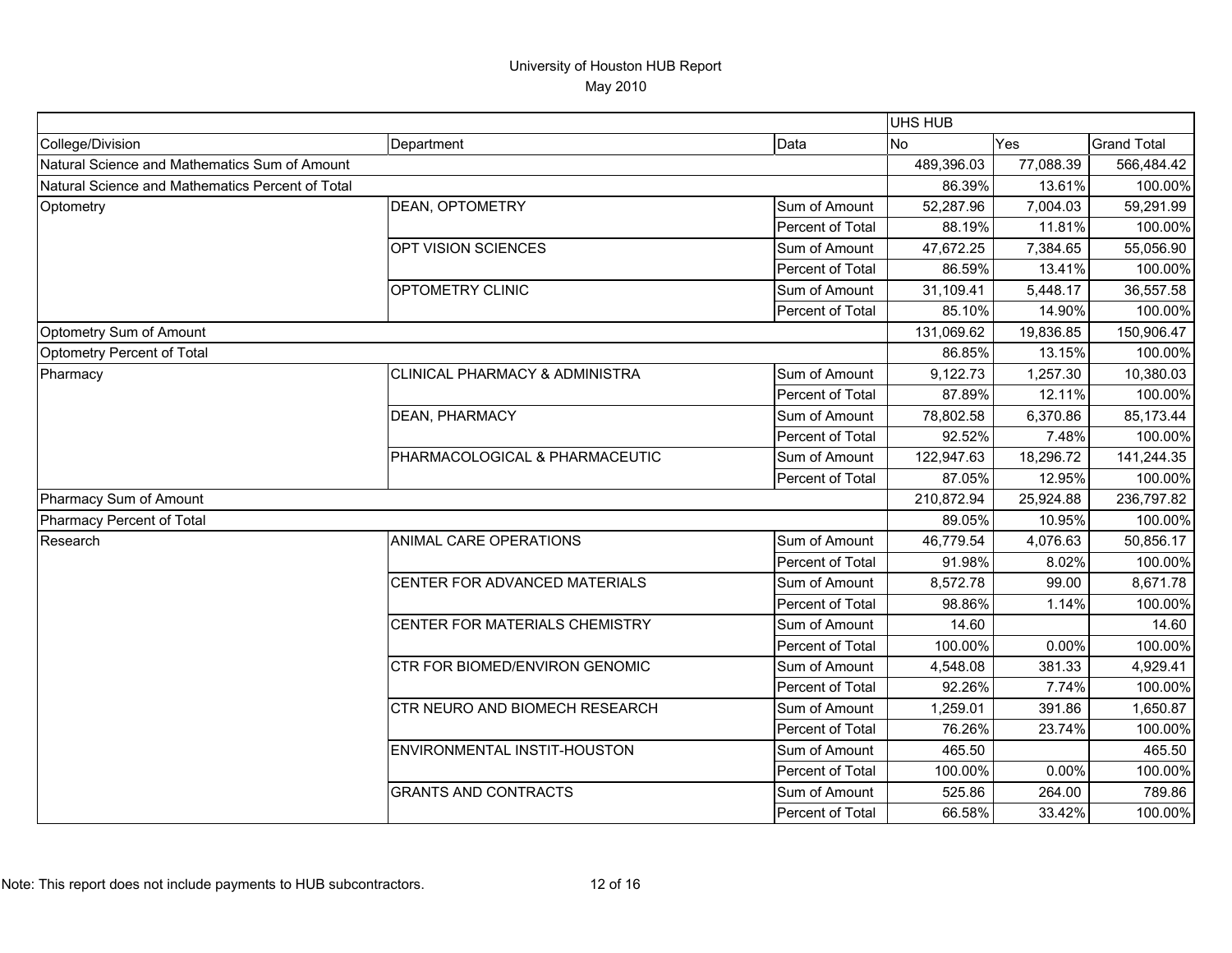|                                  |                                          |                  | <b>UHS HUB</b> |            |                    |
|----------------------------------|------------------------------------------|------------------|----------------|------------|--------------------|
| College/Division                 | Department                               | Data             | <b>No</b>      | Yes        | <b>Grand Total</b> |
| Research                         | <b>HOUSTON COASTAL CENTER</b>            | Sum of Amount    | 57.17          |            | 57.17              |
|                                  |                                          | Percent of Total | 100.00%        | 0.00%      | 100.00%            |
|                                  | <b>INSTITUTE FOR MOLECULAR DESIGN</b>    | Sum of Amount    | 2,082.97       |            | 2,082.97           |
|                                  |                                          | Percent of Total | 100.00%        | 0.00%      | 100.00%            |
|                                  | <b>INSTITUTE FOR SPACE SYSTEMS</b>       | Sum of Amount    | 628.19         | 1,465.10   | 2,093.29           |
|                                  |                                          | Percent of Total | 30.01%         | 69.99%     | 100.00%            |
|                                  | OFFICE OF TECHNOLOGY MANAGEMENT          | Sum of Amount    | 14,980.81      | 161.72     | 15,142.53          |
|                                  |                                          | Percent of Total | 98.93%         | 1.07%      | 100.00%            |
|                                  | <b>RESEARCH DIVISION OFFICE</b>          | Sum of Amount    | 2,284.22       | 736.53     | 3,020.75           |
|                                  |                                          | Percent of Total | 75.62%         | 24.38%     | 100.00%            |
|                                  | <b>RESEARCH FINANCIAL SERVICES</b>       | Sum of Amount    | 2,880.38       | 62.70      | 2,943.08           |
|                                  |                                          | Percent of Total | 97.87%         | 2.13%      | 100.00%            |
|                                  | <b>RESEARCH INFORMATION CENTER</b>       | Sum of Amount    | 184.89         |            | 184.89             |
|                                  |                                          | Percent of Total | 100.00%        | 0.00%      | 100.00%            |
|                                  | RESEARCH POLICIES/COMPLIANCE/COMMITTEES  | Sum of Amount    | 1,250.66       | 185.90     | 1,436.56           |
|                                  |                                          | Percent of Total | 87.06%         | 12.94%     | 100.00%            |
|                                  | <b>SUPER CONDUCT &amp; ADV MATERIALS</b> | Sum of Amount    | 100.97         | 12.80      | 113.77             |
|                                  |                                          | Percent of Total | 88.75%         | 11.25%     | 100.00%            |
|                                  | <b>TIMES</b>                             | Sum of Amount    | 14,950.05      | 10,646.98  | 25,597.03          |
|                                  |                                          | Percent of Total | 58.41%         | 41.59%     | 100.00%            |
|                                  | TX CTR SUPERCONDUCTIVITY AT UH           | Sum of Amount    | 78,718.63      | 537.06     | 79,255.69          |
|                                  |                                          | Percent of Total | 99.32%         | 0.68%      | 100.00%            |
|                                  | TX LEARNING/COMPUTATIONAL CTR            | Sum of Amount    | 165,959.81     | 3,445.44   | 169,405.25         |
|                                  |                                          | Percent of Total | 97.97%         | 2.03%      | 100.00%            |
|                                  | <b>WIND ENERGY CENTER</b>                | Sum of Amount    | 1,535.25       |            | 1,535.25           |
|                                  |                                          | Percent of Total | 100.00%        | 0.00%      | 100.00%            |
| Research Sum of Amount           |                                          | 347,779.37       | 22,467.05      | 370,246.42 |                    |
| <b>Research Percent of Total</b> |                                          | 93.93%           | 6.07%          | 100.00%    |                    |
| <b>Student Affairs</b>           | <b>CAMPUS ACTIVITIES</b>                 | Sum of Amount    | 40,851.89      | 660.94     | 41,512.83          |
|                                  |                                          | Percent of Total | 98.41%         | 1.59%      | 100.00%            |
|                                  | <b>CAMPUS RECREATION</b>                 | Sum of Amount    | 36,316.15      | 10,717.99  | 47,034.14          |
|                                  |                                          | Percent of Total | 77.21%         | 22.79%     | 100.00%            |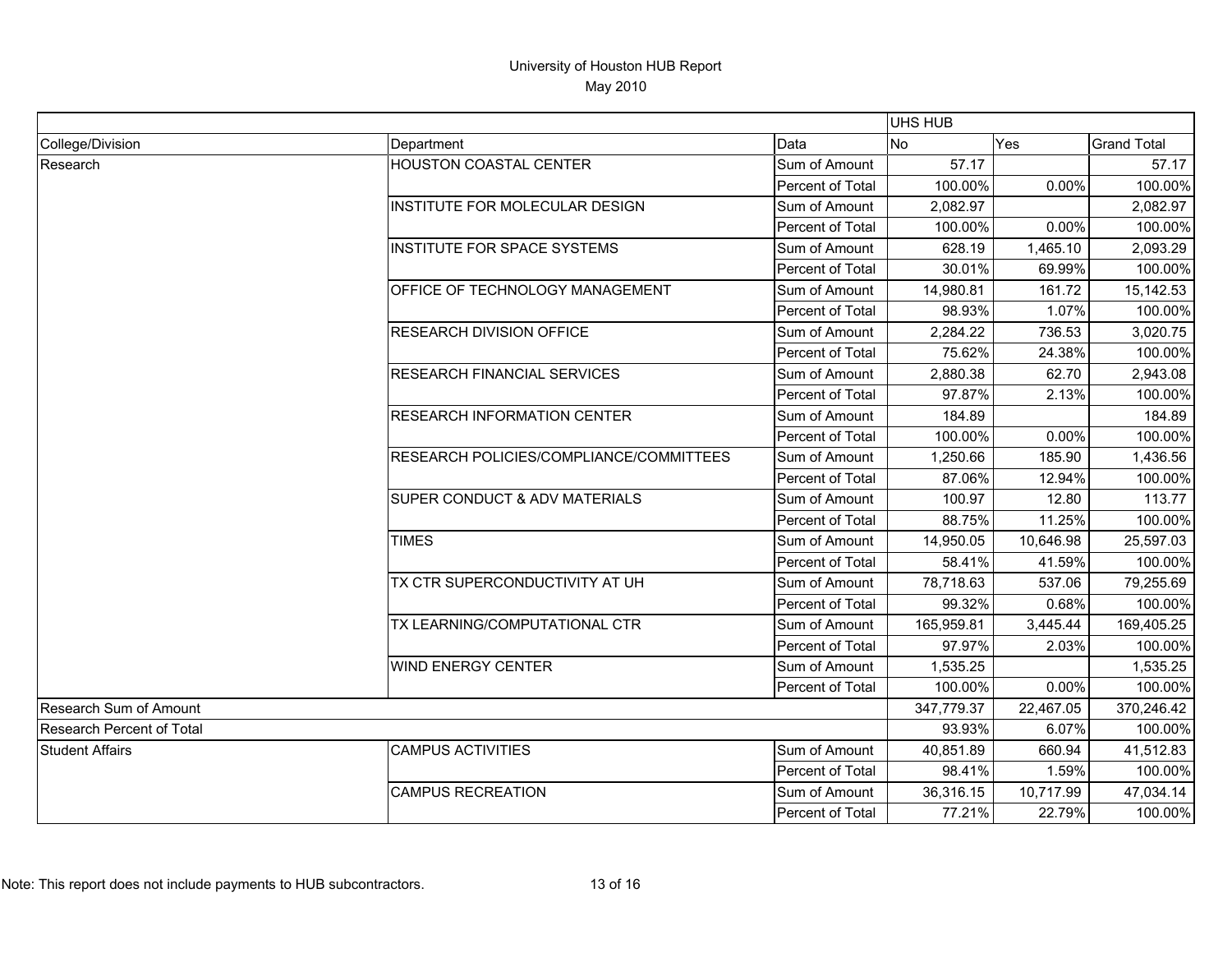|                                  |                                       |                  |           |            | UHS HUB            |  |  |
|----------------------------------|---------------------------------------|------------------|-----------|------------|--------------------|--|--|
| College/Division                 | Department                            | Data             | <b>No</b> | Yes        | <b>Grand Total</b> |  |  |
| <b>Student Affairs</b>           | CENTER FOR STUDENTS W/DISABILITIES    | Sum of Amount    | 57,339.61 | 363.58     | 57,703.19          |  |  |
|                                  |                                       | Percent of Total | 99.37%    | 0.63%      | 100.00%            |  |  |
|                                  | CHILD CARE CENTER                     | Sum of Amount    | 3,626.64  | 1,781.95   | 5,408.59           |  |  |
|                                  |                                       | Percent of Total | 67.05%    | 32.95%     | 100.00%            |  |  |
|                                  | COUNSELING AND PSYCH SVCS             | Sum of Amount    | 1,429.43  | 46.26      | 1,475.69           |  |  |
|                                  |                                       | Percent of Total | 96.87%    | 3.13%      | 100.00%            |  |  |
|                                  | <b>DEAN OF STUDENTS</b>               | Sum of Amount    | 239.54    | 898.89     | 1,138.43           |  |  |
|                                  |                                       | Percent of Total | 21.04%    | 78.96%     | 100.00%            |  |  |
|                                  | INT'L STUDENT & SCHOLAR SERVICES      | Sum of Amount    | 1,081.27  | 32.20      | 1,113.47           |  |  |
|                                  |                                       | Percent of Total | 97.11%    | 2.89%      | 100.00%            |  |  |
|                                  | LEARNING SUPPORT SERVICES             | Sum of Amount    | 578.92    | 276.59     | 855.51             |  |  |
|                                  |                                       | Percent of Total | 67.67%    | 32.33%     | 100.00%            |  |  |
|                                  | <b>RESIDENTIAL LIFE &amp; HOUSING</b> | Sum of Amount    | 91,447.74 | 15,730.67  | 107,178.41         |  |  |
|                                  |                                       | Percent of Total | 85.32%    | 14.68%     | 100.00%            |  |  |
|                                  | <b>STUDENT AFFAIRS</b>                | Sum of Amount    | 8,549.57  | 294.43     | 8,844.00           |  |  |
|                                  |                                       | Percent of Total | 96.67%    | 3.33%      | 100.00%            |  |  |
|                                  | <b>STUDENT HEALTH CENTER</b>          | Sum of Amount    | 30,642.39 | 25,018.50  | 55,660.89          |  |  |
|                                  |                                       | Percent of Total | 55.05%    | 44.95%     | 100.00%            |  |  |
|                                  | <b>STUDENT PUBLICATIONS</b>           | Sum of Amount    | 1,644.87  | 90.49      | 1,735.36           |  |  |
|                                  |                                       | Percent of Total | 94.79%    | 5.21%      | 100.00%            |  |  |
|                                  | UNIVERSITY CAREER SERVICES            | Sum of Amount    | 597.95    | 846.14     | 1,444.09           |  |  |
|                                  |                                       | Percent of Total | 41.41%    | 58.59%     | 100.00%            |  |  |
|                                  | UNIVERSITY CENTER                     | Sum of Amount    | 40,440.93 | 3,631.90   | 44,072.83          |  |  |
|                                  |                                       | Percent of Total | 91.76%    | 8.24%      | 100.00%            |  |  |
|                                  | UNIVERSITY TESTING SERVICES           | Sum of Amount    | 9,115.07  | 929.45     | 10,044.52          |  |  |
|                                  |                                       | Percent of Total | 90.75%    | 9.25%      | 100.00%            |  |  |
|                                  | URBAN EXPERIENCE VPSA                 | Sum of Amount    | 195.17    | 2,415.93   | 2,611.10           |  |  |
|                                  |                                       | Percent of Total | 7.47%     | 92.53%     | 100.00%            |  |  |
|                                  | <b>VETERAN SERVICES</b>               | Sum of Amount    | 66.36     | 3,151.42   | 3,217.78           |  |  |
|                                  |                                       | Percent of Total | 2.06%     | 97.94%     | 100.00%            |  |  |
| Student Affairs Sum of Amount    |                                       | 324,163.50       | 66,887.33 | 391,050.83 |                    |  |  |
| Student Affairs Percent of Total |                                       | 82.90%           | 17.10%    | 100.00%    |                    |  |  |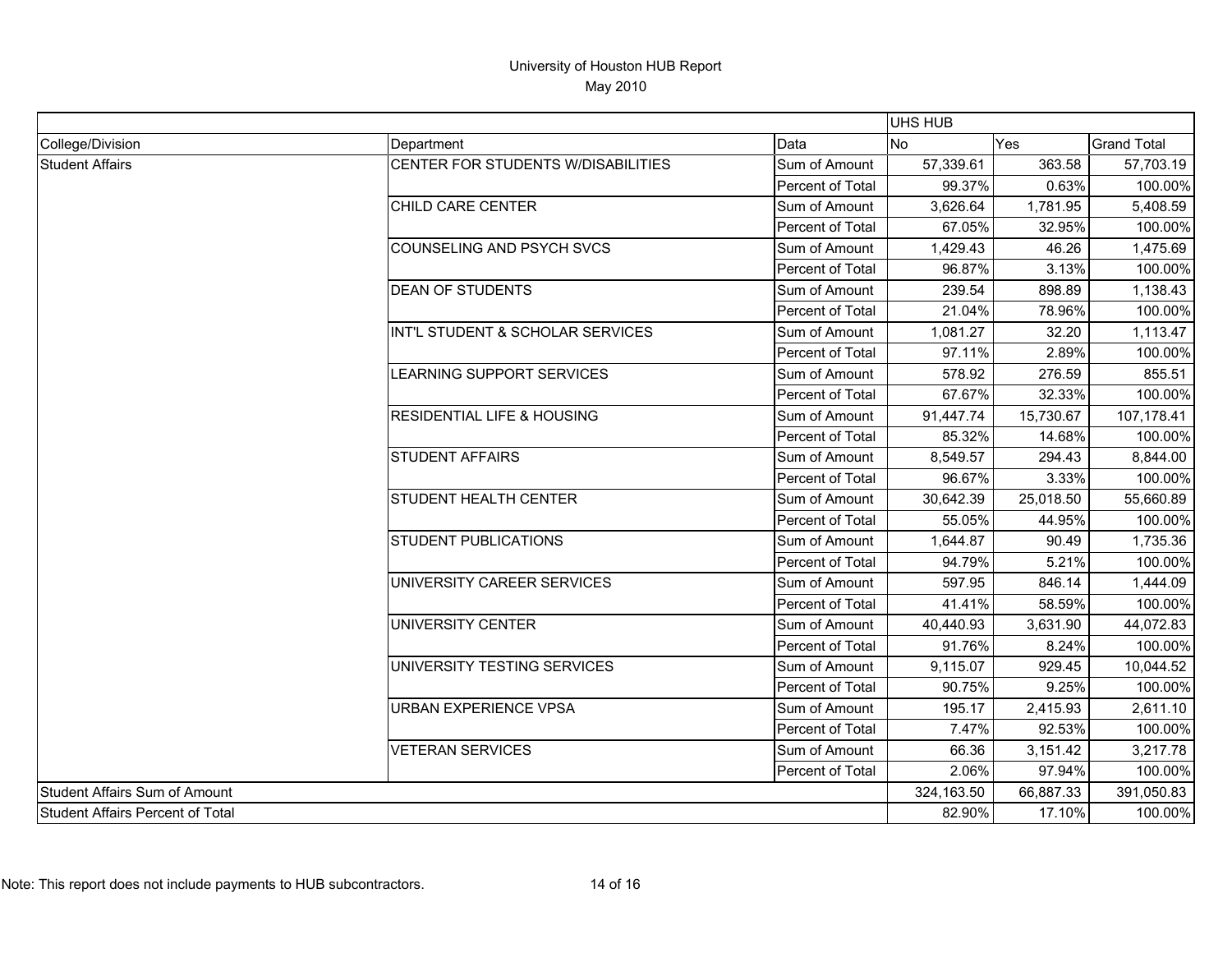|                                    |                                         |                  | UHS HUB   |           |                    |
|------------------------------------|-----------------------------------------|------------------|-----------|-----------|--------------------|
| College/Division                   | Department                              | Data             | <b>No</b> | Yes       | <b>Grand Total</b> |
| Technology                         | CENTER FOR APPLIED TECHNOLOGY           | Sum of Amount    | 3,551.34  |           | 3,551.34           |
|                                    |                                         | Percent of Total | 100.00%   | 0.00%     | 100.00%            |
|                                    | CENTER FOR FUTURE OF HEALTH             | Sum of Amount    | 99.29     |           | 99.29              |
|                                    |                                         | Percent of Total | 100.00%   | 0.00%     | 100.00%            |
|                                    | CENTER FOR LIFE SCIENCES TECH           | Sum of Amount    | 2,093.36  | 6,100.43  | 8,193.79           |
|                                    |                                         | Percent of Total | 25.55%    | 74.45%    | 100.00%            |
|                                    | CENTER FOR TECHNOLOGY LITERACY          | Sum of Amount    | 1,981.58  |           | 1,981.58           |
|                                    |                                         | Percent of Total | 100.00%   | 0.00%     | 100.00%            |
|                                    | <b>DEAN, TECHNOLOGY</b>                 | Sum of Amount    | 3,946.67  | 13,544.16 | 17,490.83          |
|                                    |                                         | Percent of Total | 22.56%    | 77.44%    | 100.00%            |
|                                    | <b>ENGINEERING TECHNOLOGY</b>           | Sum of Amount    | 6,740.95  | 344.31    | 7,085.26           |
|                                    |                                         | Percent of Total | 95.14%    | 4.86%     | 100.00%            |
|                                    | HUMAN DEVELOP AND CONSUMER SCI          | Sum of Amount    | 14,256.61 | 836.49    | 15,093.10          |
|                                    |                                         | Percent of Total | 94.46%    | 5.54%     | 100.00%            |
|                                    | <b>INFORMATION &amp; LOGISTICS TECH</b> | Sum of Amount    | 7,112.18  | 646.34    | 7,758.52           |
|                                    |                                         | Percent of Total | 91.67%    | 8.33%     | 100.00%            |
|                                    | <b>TMAC</b>                             | Sum of Amount    | 2,459.26  |           | 2,459.26           |
|                                    |                                         | Percent of Total | 100.00%   | 0.00%     | 100.00%            |
| Technology Sum of Amount           |                                         |                  | 42,241.24 | 21,471.73 | 63,712.97          |
| <b>Technology Percent of Total</b> |                                         |                  | 66.30%    | 33.70%    | 100.00%            |
| <b>University Advancement</b>      | ADVANCEMENT INFORMATION SVCS            | Sum of Amount    | 1,660.21  | 6,928.80  | 8,589.01           |
|                                    |                                         | Percent of Total | 19.33%    | 80.67%    | 100.00%            |
|                                    | <b>ANNUAL GIVING</b>                    | Sum of Amount    | 35,196.96 | 805.33    | 36,002.29          |
|                                    |                                         | Percent of Total | 97.76%    | 2.24%     | 100.00%            |
|                                    | <b>DEVELOPMENT</b>                      | Sum of Amount    | 8,331.43  | 1,157.57  | 9,489.00           |
|                                    |                                         | Percent of Total | 87.80%    | 12.20%    | 100.00%            |
|                                    | <b>DONOR &amp; ALUMNI RECORDS</b>       | Sum of Amount    | 1,123.90  |           | 1,123.90           |
|                                    |                                         | Percent of Total | 100.00%   | 0.00%     | 100.00%            |
|                                    | <b>MARKETING</b>                        | Sum of Amount    | 88,943.88 | 350.79    | 89,294.67          |
|                                    |                                         | Percent of Total | 99.61%    | 0.39%     | 100.00%            |
|                                    | OFFICE OF SPECIAL EVENTS                | Sum of Amount    | 22,025.13 | 1,709.27  | 23,734.40          |
|                                    |                                         | Percent of Total | 92.80%    | 7.20%     | 100.00%            |